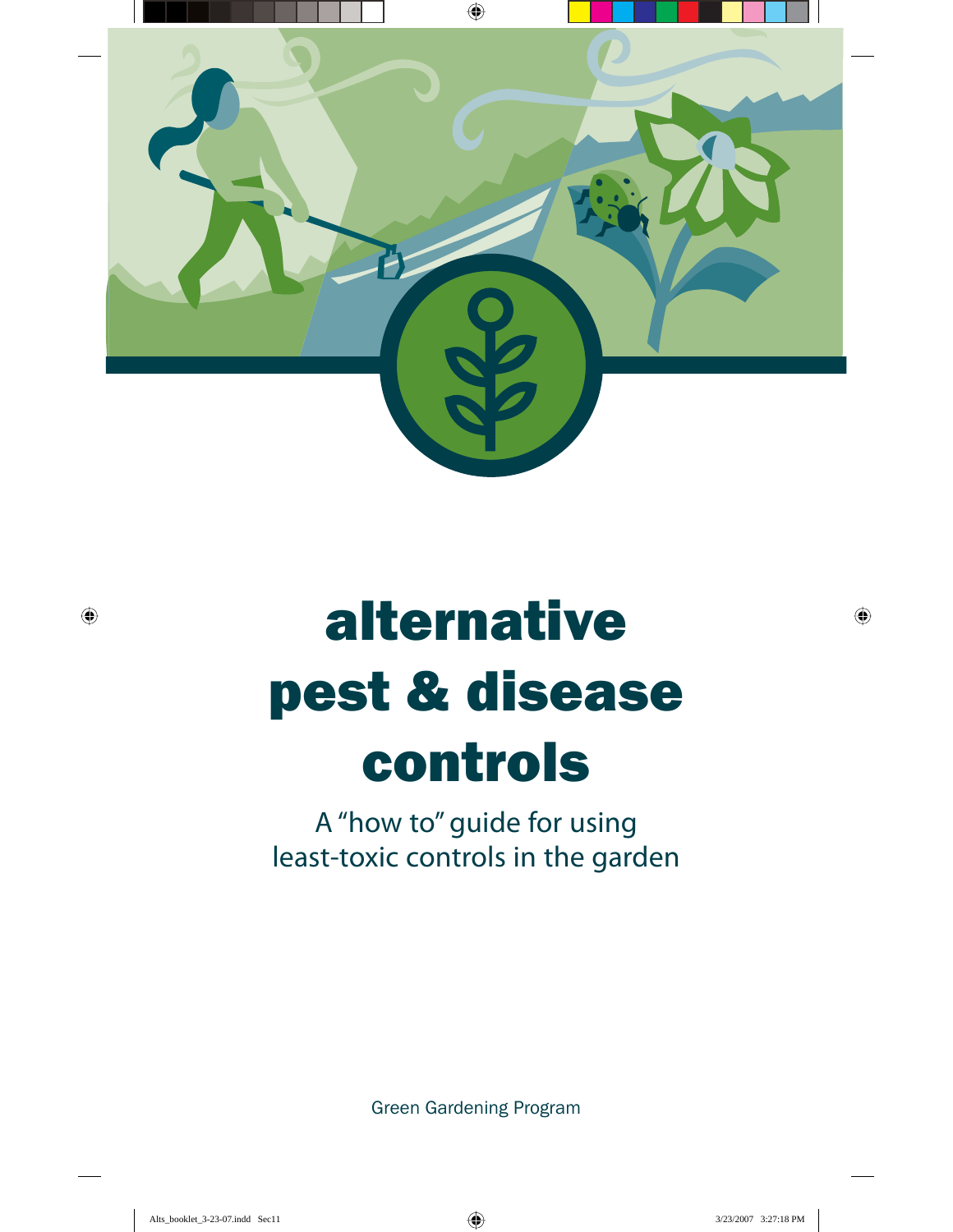

#### About the Green Gardening Program

The Green Gardening Program is sponsored by the Seattle Public Utilities in an effort to promote alternatives to lawn and garden chemicals.

Written by Philip Dickey, Washington Toxics Coalition Graphic Design by Graphiti Associates Illustrations by Beanne Hull



**City of Seattle** 

Produced by Seattle Public Utilities in partnership with the Local Hazardous **Waste Management Program in King County** 

Updated March 2007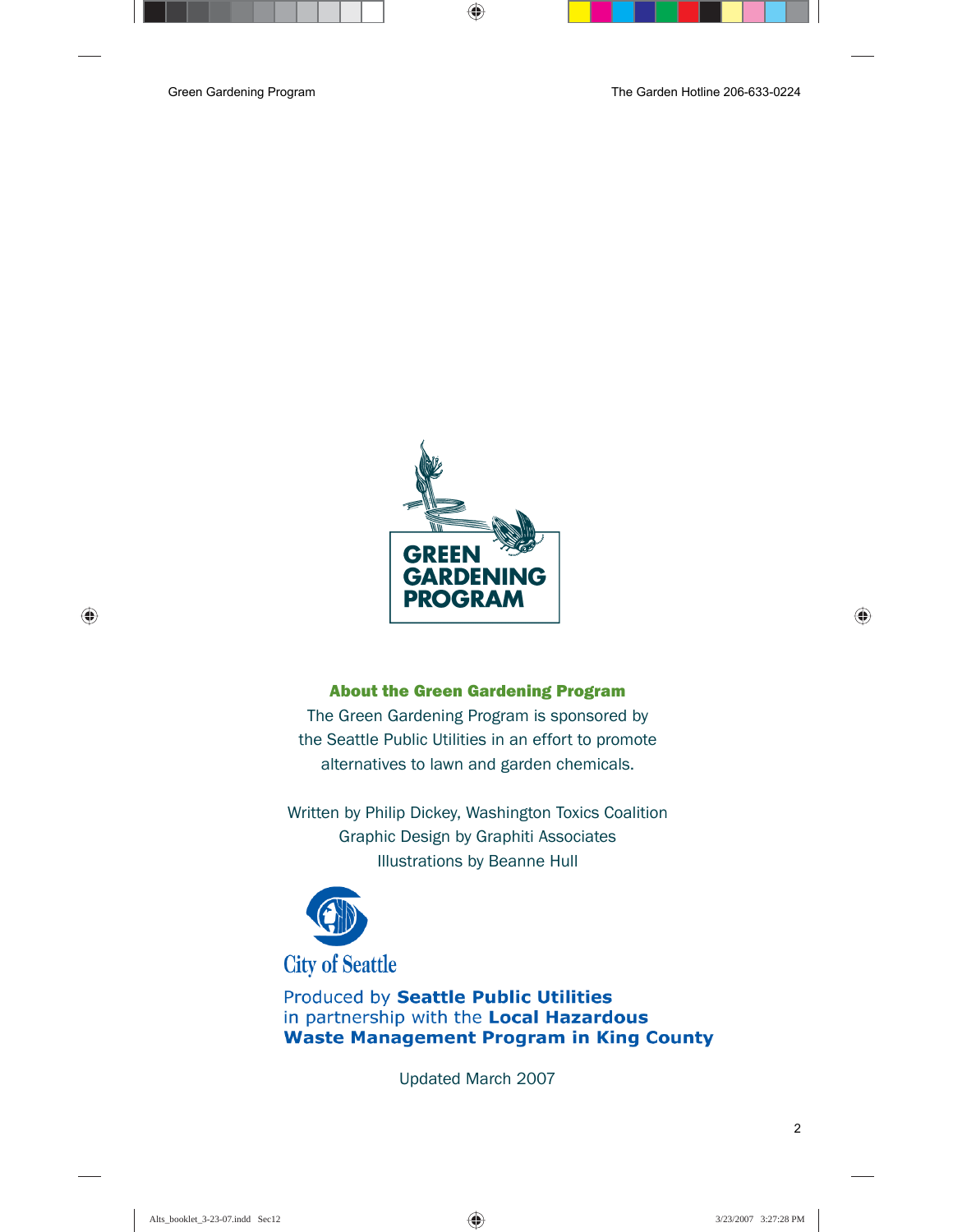# Introduction

Many common lawn and garden pest problems can be prevented or controlled without using highly toxic pesticides.

This booklet is designed to help you use less-toxic alternatives effectively and safely. To succeed with alternative pest controls, you need to know how they work and how to use them. Even the least-toxic products must be used with care.

You may not even need the tools described in this book if you follow some of the basic steps described on the next page in caring for your lawn or garden.

# **Contents**

Physical Controls [Floating Row Cover](#page-4-0)  page 3-4 [Copper Slug/Snail Barrier](#page-6-0)  page 5 [Sticky Barrier](#page-7-0)  page 6 [Sticky Traps](#page-8-0)  page 7 [Weed Barriers](#page-9-0)  page 8-9 [Weeding and Cultivating Tools](#page-11-0)  page 10-12 [Flame Weeders](#page-14-0)  page 13 Biological Controls [Bacillus thuringiensis kurstaki](#page-15-0)  (B.t.k.) page 14 [Bacillus thuringiensis israeliensis](#page-16-0)  (B.t.i.) page 15 [Beneficial Insects](#page-17-0)  page 16 [Beneficial Nematodes](#page-18-0)  page 17

Least-Toxic Chemicals [Corn Gluten Weed Killers](#page-19-0)  page 18 [Acid-Based Weed Killers](#page-20-0)  page 19 [Insecticidal Soap](#page-21-0)  page 20 [Iron Phosphate Slug Baits](#page-22-0)  page 21 [Potassium Bicarbonate](#page-23-0)  page 22 [Neem Oil](#page-24-0)  page 23 [Sulfur](#page-25-0)  page 24 [Horticultural Oil](#page-26-0)  page 25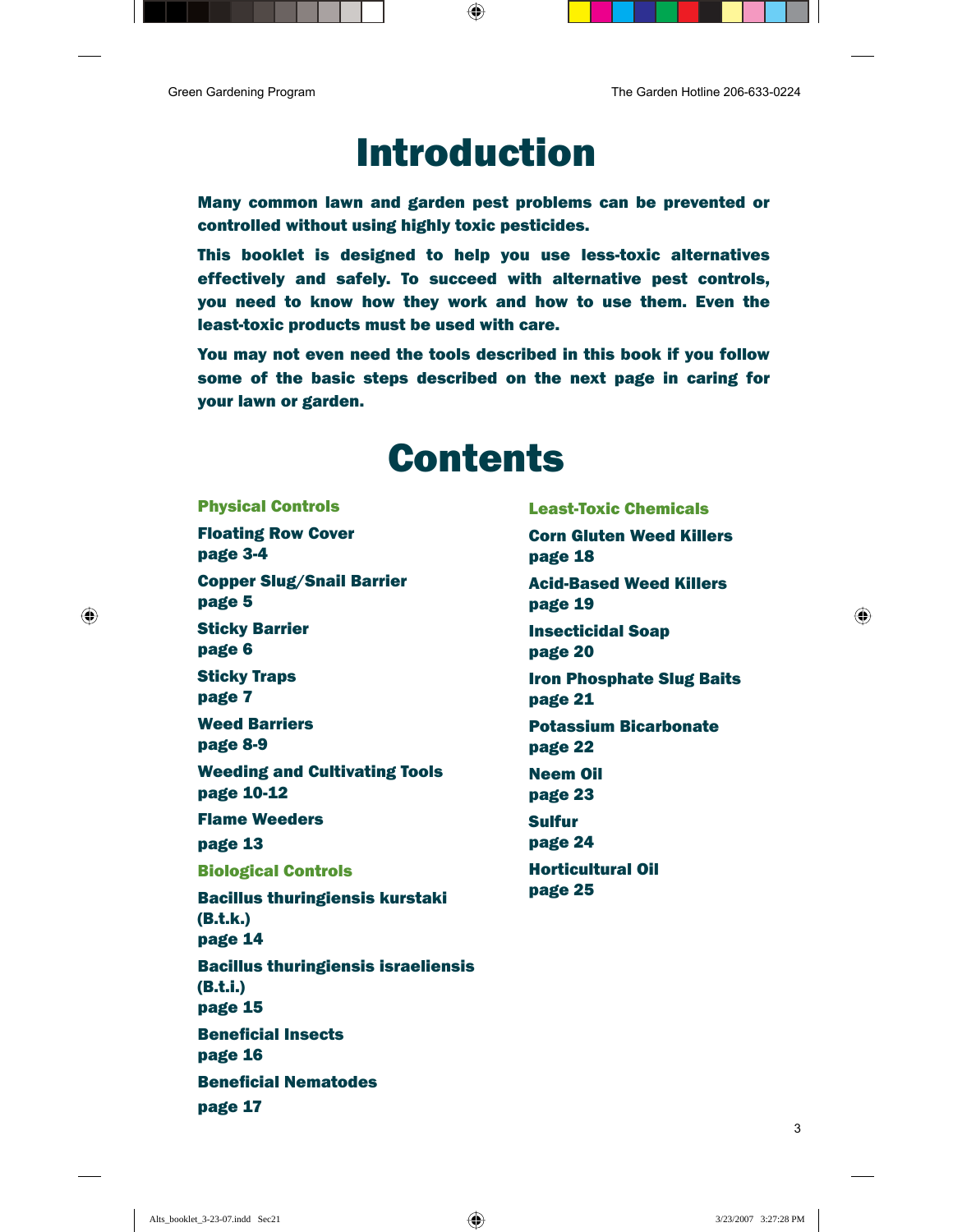### Basic Steps to Reduce Pest Problems

- Plant a variety of species, using pest-resistant plants and plants that attract beneficial insects and birds.
- Build good soil with compost and other organic amendments and give plants the sun, water, and nutrients they need. A healthy plant is better able to resist insect pests and diseases, but even a pest-resistant plant may have pest problems if it is not properly placed and cared for.
- Keep garden pathways and beds clean and clear of weeds and other objects that may harbor pests. Remove garden wastes to the compost pile unless plants are diseased.
- Rotate crops every year to avoid soil diseases.
- Don't expect to kill all pests or have picture-perfect plants every time. Some pests will always be in your garden, and they do have a place in the ecosystem. Monitor your plants carefully and tolerate some damage.
- When damage occurs, be sure to identify the pest properly. The insect you see near a damaged leaf may actually be a beneficial insect that devours pests.

### If pest control is truly necessary, this booklet can help

First, try appropriate physical controls, such as traps, barriers, or hand removal. If needed, the next choice would be biological controls beneficial insects or bacteria, for example.

The last resort is to use a chemical. The chemicals listed in this booklet are among the least toxic. Still, they may be a hazard to fish or beneficial insects, especially if used improperly, so be sure to read the label carefully and use the product only as directed. You are breaking federal law if you disobey the directions on the label.

If you must use a chemical, take special care that the chemical only goes where it should. And finally, for advice about disposal of any unwanted pesticide products, call the Household Hazards Line at 206-296-4692 or 888-TOXIC-ED, or send an email to haz.waste@metrokc.gov. For more information call the Natural Lawn & Garden Hotline at 206-633-0224.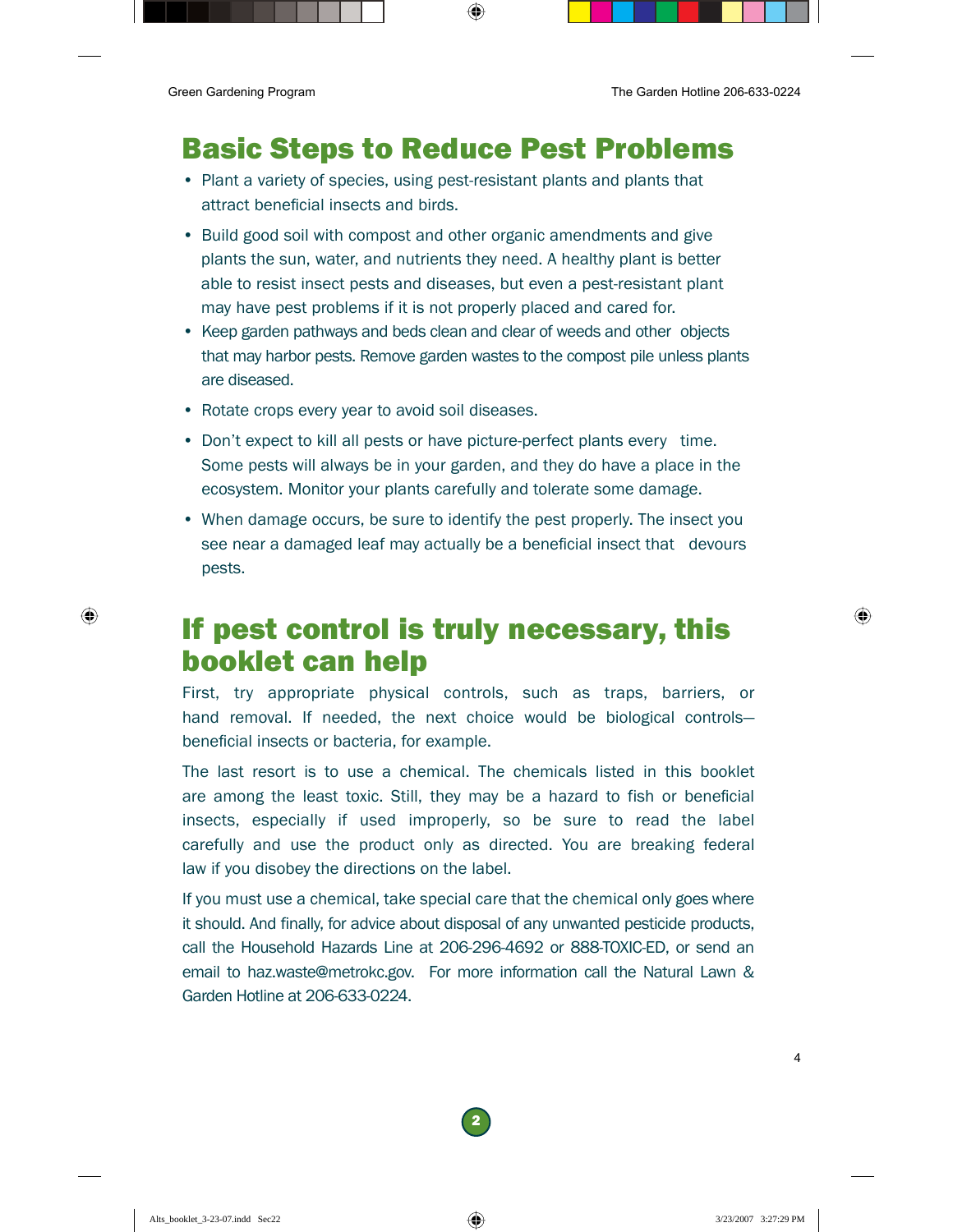### <span id="page-4-0"></span>Floating Row Cover

Type of control: Physical barrier

Examples: Reemay™, Agronet, Argyl P17, Dalen's Landscaping Fabric, Fabrico, Ross Garden Netting

**Effective against:** Leaf miners, carrot rust fly, cabbage root maggot, cabbage looper, imported cabbage worm, and others

Crops: Annual vegetables such as spinach and beets (leaf miner), carrots (carrot rust fly), cabbage family (cabbage worms and root maggot).

When to use: Damage is done by the insect larvae. Netting prevents the adult from landing to deposit eggs on the plant. Floating row cover should be placed over the entire crop at seeding or transplanting. It must cover the plants for their entire lifetime. Floating

row cover is generally used in the spring and summer but is not usually necessary for crops grown over the winter. Use in the winter can be helpful to conserve heat.

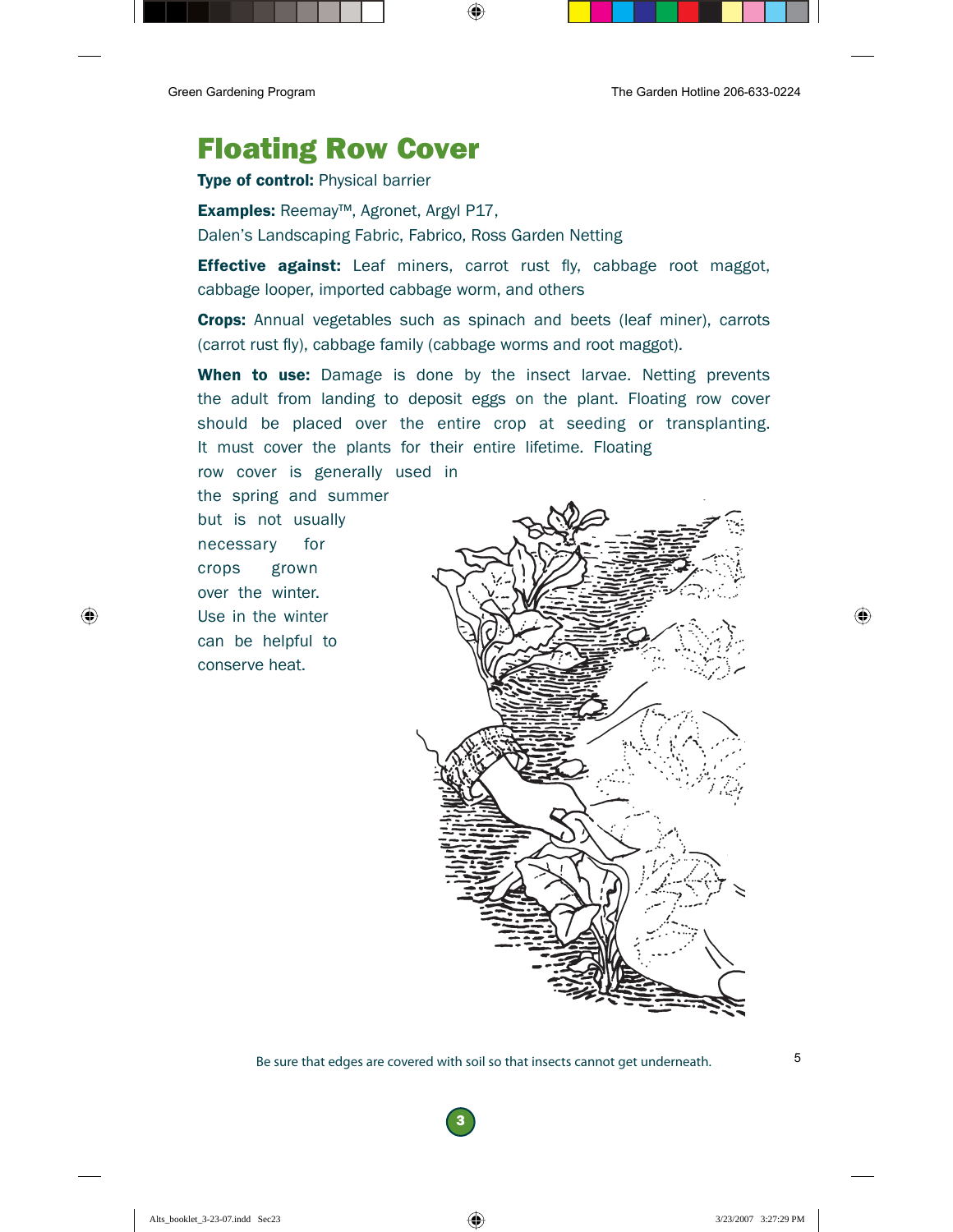**How to use:** Cut a piece of netting larger than the area to be covered. Lay it out over the bed, leaving extra slack fabric for growth. Secure the edges by scooping a little soil onto the cloth, completely covering the edge. Anchor the fabric with rocks or other weights. It is important that there not be any openings in or under the cloth. You may raise the edge to weed or harvest, but replace the seal as soon as possible.

**Alternate method:** Build a framework to support the cloth or buy a kit like those available at some garden stores.

Floating row cover allows sunlight and water to enter, so it is not necessary to remove the cloth. In fact, the cloth acts as a greenhouse, keeping the plants warm and allowing them to grow more quickly than uncovered plants.

**Advantages:** Completely non-chemical method. Highly effective. Heat trapping speeds the growth of plants. The fabric can be used for several seasons and is machine washable, though somewhat fragile.

**Disadvantages:** Plants remain covered and out of direct view. Harvesting and weeding require removing netting and replacing it. Floating row cover

> is not effective if pests are already in the soil, so it is important to rotate crops each year. Not intended for ornamental plants.



You can support the cloth on a framework if you wish. The fabric can be used for several seasons and is machine washable, though somewhat fragile.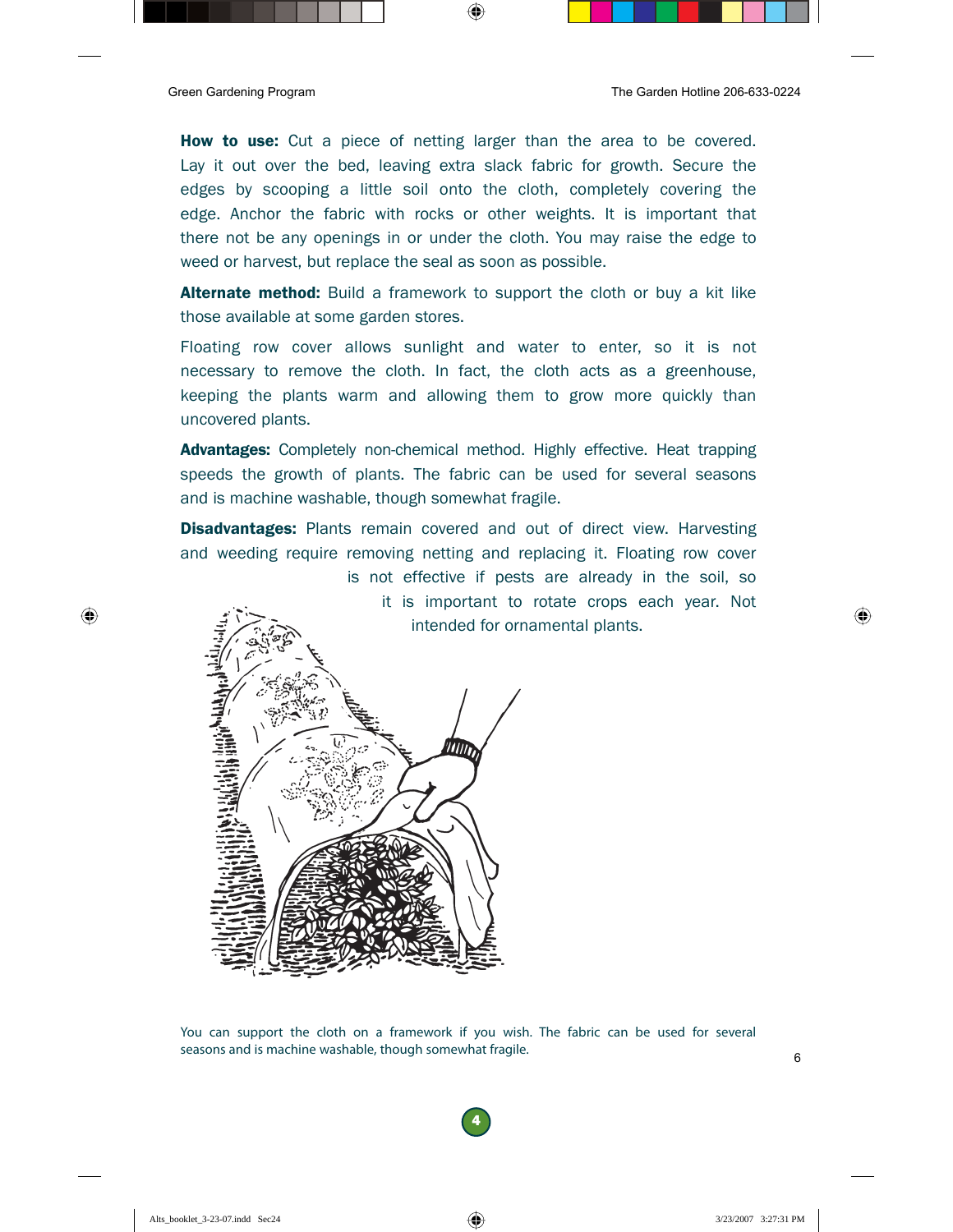### <span id="page-6-0"></span>Copper Slug Barrier

**Type of control: Physical barrier** 

Examples: Snail Barr™, Dr. Harvey's Copper Mountain, generic sheet copper, Surefire Copper Barrier Tape

#### **Effective against:** Slugs, snails

**Crops:** Any susceptible crops that can be surrounded by the barrier—slugprone crops include tender leafy greens, strawberries, dahlias, hosta, and marigolds, among others.

**How to use:** Snail Barr works best when attached to raised-bed gardens. The copper should be installed vertically like a fence rather than flat on the ground. The strip should be at least three inches high. Snail Barr has tabs that can be folded over to form an additional obstacle. Dr. Harvey's Copper Mountain is a freestanding barrier made of copper-impregnated plastic. If you use sticky backed copper tape, a double band is suggested to increase the width.

As soon as the barrier is installed, any slugs trapped inside must be removed. Go out at night for several evenings and capture the slugs found within the barrier. Also be sure to keep plants trimmed or pruned so that they don't lie across the barrier, forming a bridge that slugs can use to cross. The copper will gradually weather to a greenish-blue color, but it still works. Wear gloves when working

with sheet metal to avoid cutting yourself on sharp edges. If slugs are numerous, combine slug fences with traps (baited with beer) and regular slug hunting expeditions.

Advantages: Highly effective. Avoids the use of chemical baits. Low effort and maintenance once installed.

**Disadvantages:** Rather expensive. May be difficult to find. Phone around to locate or search the Internet.



Sheet copper can be nailed directly to raised-bed gardens.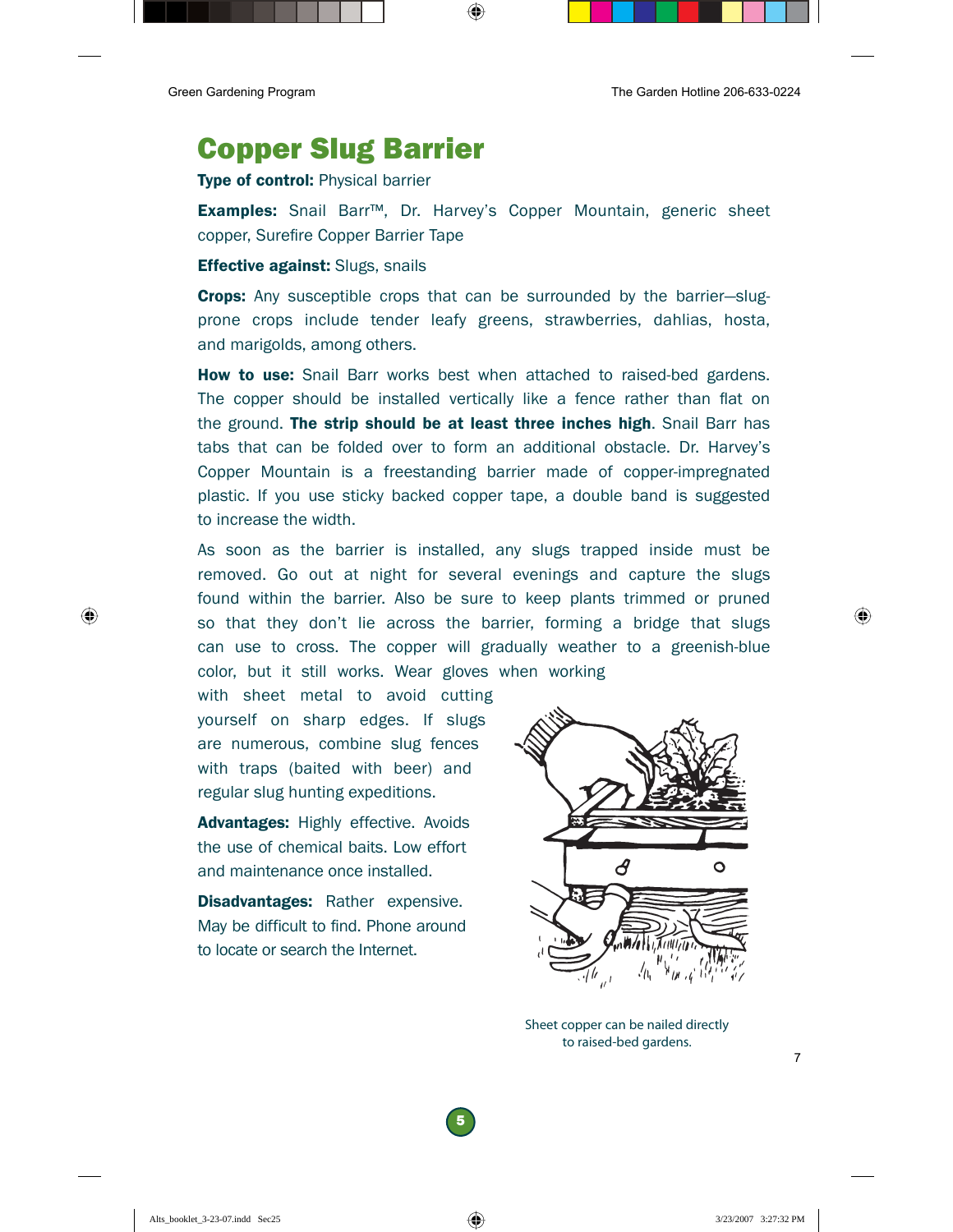## <span id="page-7-0"></span>Sticky Barrier

**Type of control: Physical barrier** 

Examples: Tanglefoot™, Tangletrap™

**Effective against:** Root weevils, ants (which crawl up plants to tend aphids).

Crops: Rhododendrons, trees

**When to use:** Any time that damaging insects are traveling up and down stems or trunks of plants. Ants are not usually a problem unless the aphid population is extreme on the host plant, in which case interrupting the ant traffic with a sticky barrier can be helpful in controlling the aphids. (Ants protect aphid populations from predators in order to harvest the sweet substance they produce.)

**How to use:** Read the label before using. Squeeze out the material and use a putty knife or flat piece of wood to spread it into a band at least four inches wide around the trunk of the plant. For immature plants, wrap the trunk first with a protective layer of waterproof tape or paper and spread the barrier on top of the tape. The material is very sticky, so try to avoid getting any on yourself or your clothing. Be sure that the treated trunk is the only access route. Prune back branches or leaves that touch the ground, fences, or other plants.

Advantages: Highly effective, non-toxic, easy to use

**Disadvantages:** Does trap some harmless or beneficial insects, so should not be used indiscriminately. May have to be used in combination with other controls. Paint thinner is required to clean any tools that come in contact with the material—you can use a piece of scrap wood instead.



Use a piece of scrap wood to spread the material on the trunk.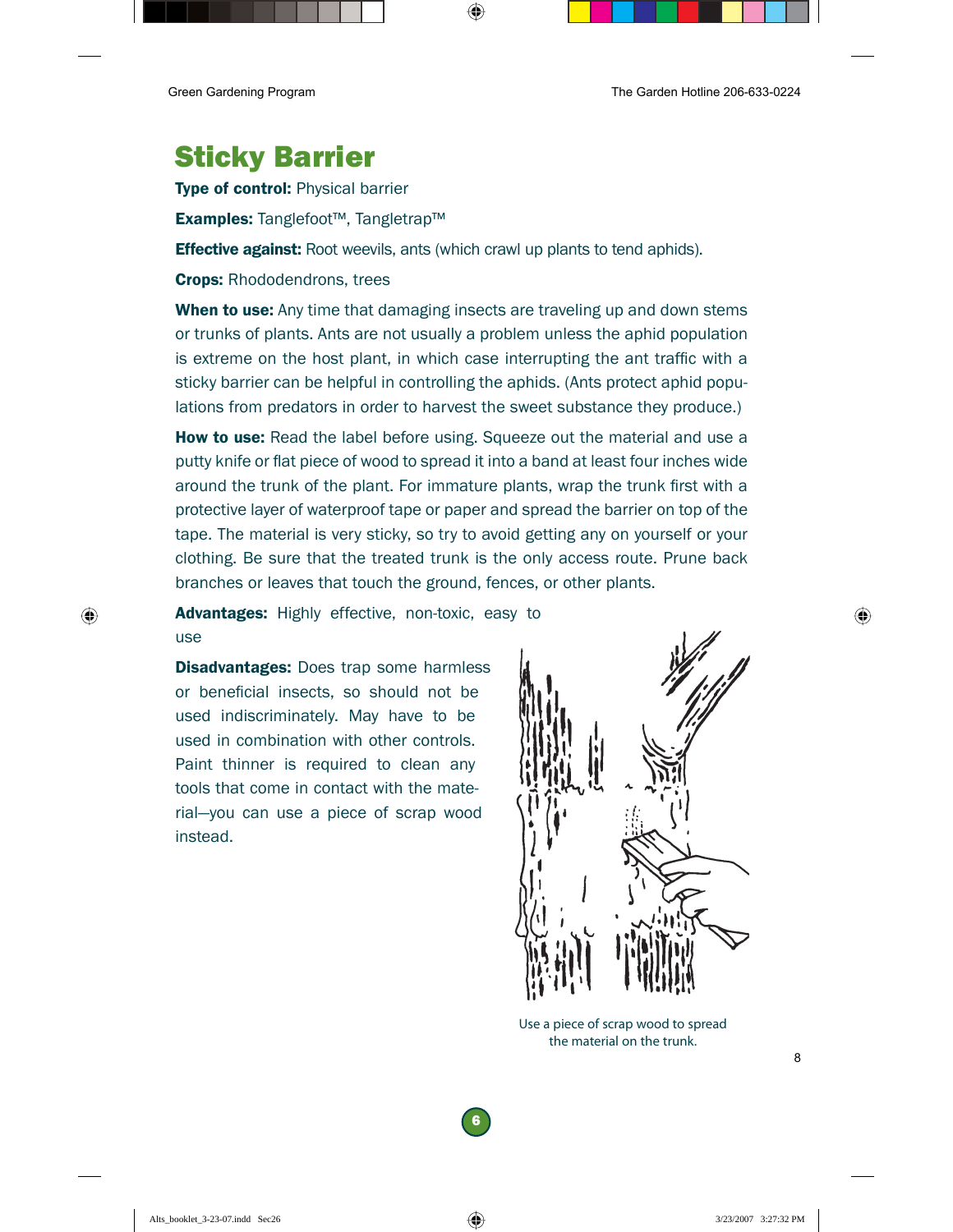### <span id="page-8-0"></span>Sticky Traps

**Type of control: Trap** 

Examples: Biolure™, Yellow Sticky Traps, Safer™ Flying Insect Traps

**Effective against:** Aphids, whiteflies—especially effective in greenhouses

**Crops:** All vegetables and ornamentals

When to use: Whenever aphids or whiteflies are present

**How to use:** If you use a commercial trap, peel off the protective coating and install the trap near the plants you wish to protect. Traps can be hung from branches or attached to stakes. The traps will collect pests continuously. This reduces the pest population and also is useful for monitoring. To make a homemade trap, paint a board or piece of cardboard with yellow paint and cover it with Tanglefoot Insect Trap Coating or other sticky material. The yellow color attracts the insects.

Advantages: Non-toxic. Easy to install. Very useful for monitoring pest populations.

**Disadvantages:** Several traps may be required. Traps are quite visible. Traps alone are unlikely to provide sufficient control. Should be used in conjunction with other controls.



Small traps can be stuck in the ground or attached to stakes.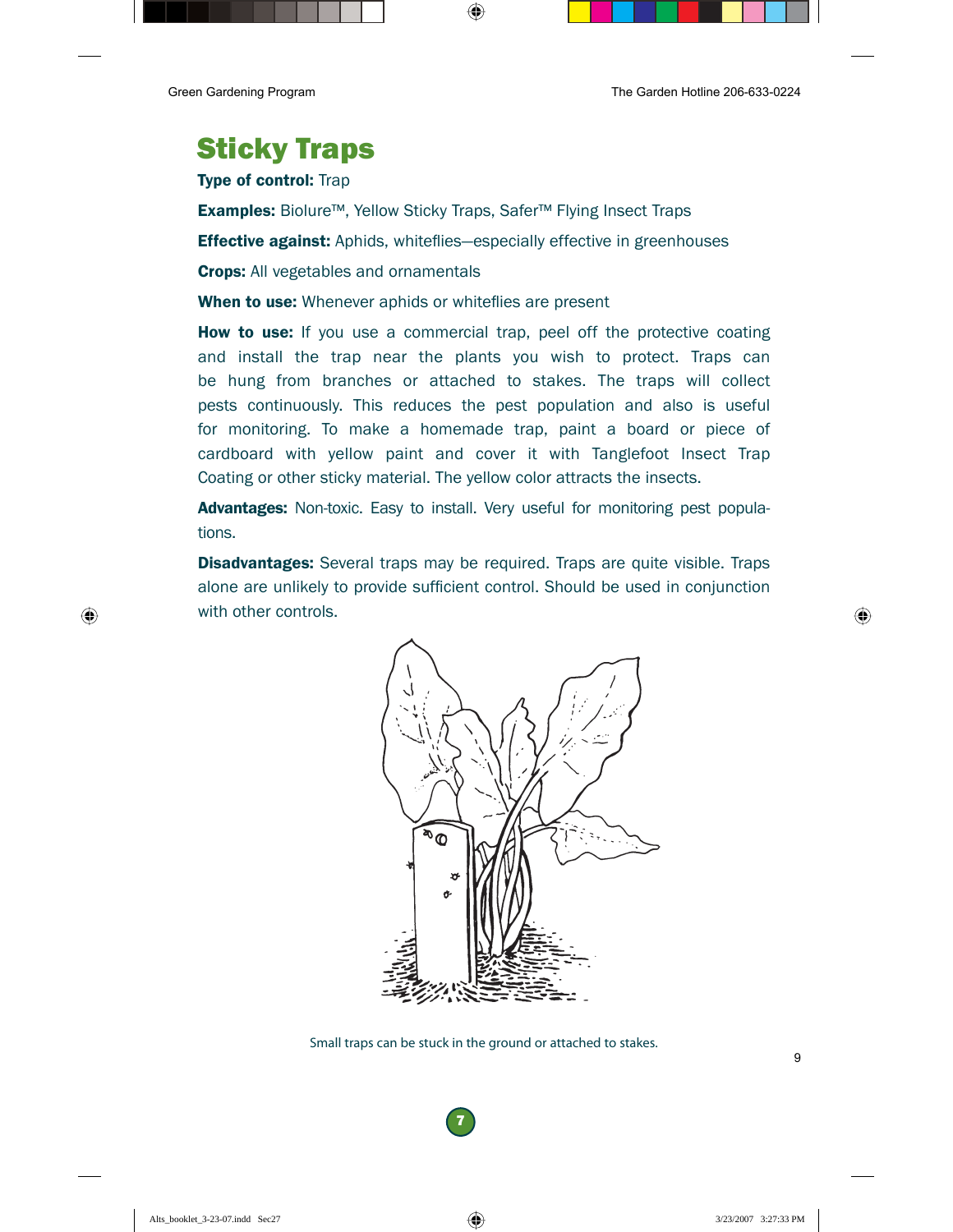## <span id="page-9-0"></span>Weed Control Techniques

### Mulch

#### Type of control: Physical barrier

**Examples:** Compost, bark, composted steer manure, wood chips, leaves, dry grass clippings, sawdust

**Effective against:** Annual weeds such as chickweed, annual bluegrass, bitter cress, etc.

**Best uses:** Vegetable beds, perennial borders or beds, or around shrubs and trees.

When to use: any time. Let vegetable beds warm up in spring before mulching so as not to slow plant growth.

#### How to use:

1) To keep weeds down: Place mulch over landscape as indicated below.

| Plant                                               | <b>Best mulches</b>           | Mulch thickness |
|-----------------------------------------------------|-------------------------------|-----------------|
| Annuals or<br>herbaceous perennials leaves, sawdust | compost, dry grass clippings, | $1-2$ inches    |
| Shrubs and trees                                    | coarse wood chips or bark     | 2-4 inches      |

Add new layers from time to time as mulch naturally decomposes. Keep mulch away from stems and crowns of plants. Don't incorporate bark or wood chips into the soil—spread them on top.

2) To kill a lawn in place in order to start or enlarge a garden: Cover entire area with sheets of cardboard or newspaper. Pile several inches of compost, manure or other material on top.

Advantages: Easy. Some mulch materials can be obtained free or at low cost. Provides some weed control. Weeds that grow in the mulch are easy to pull by hand because mulch material is loose.

**Disadvantages:** Bark can be expensive. Leaves and wood chips tend to blow around. Wood chips and sawdust can deplete nitrogen if worked into soil; be sure to fertilize well. Add 3 pounds of nitrogen (in other words, 30 pounds of 10:0:0 fertilizer) per cubic yard of material.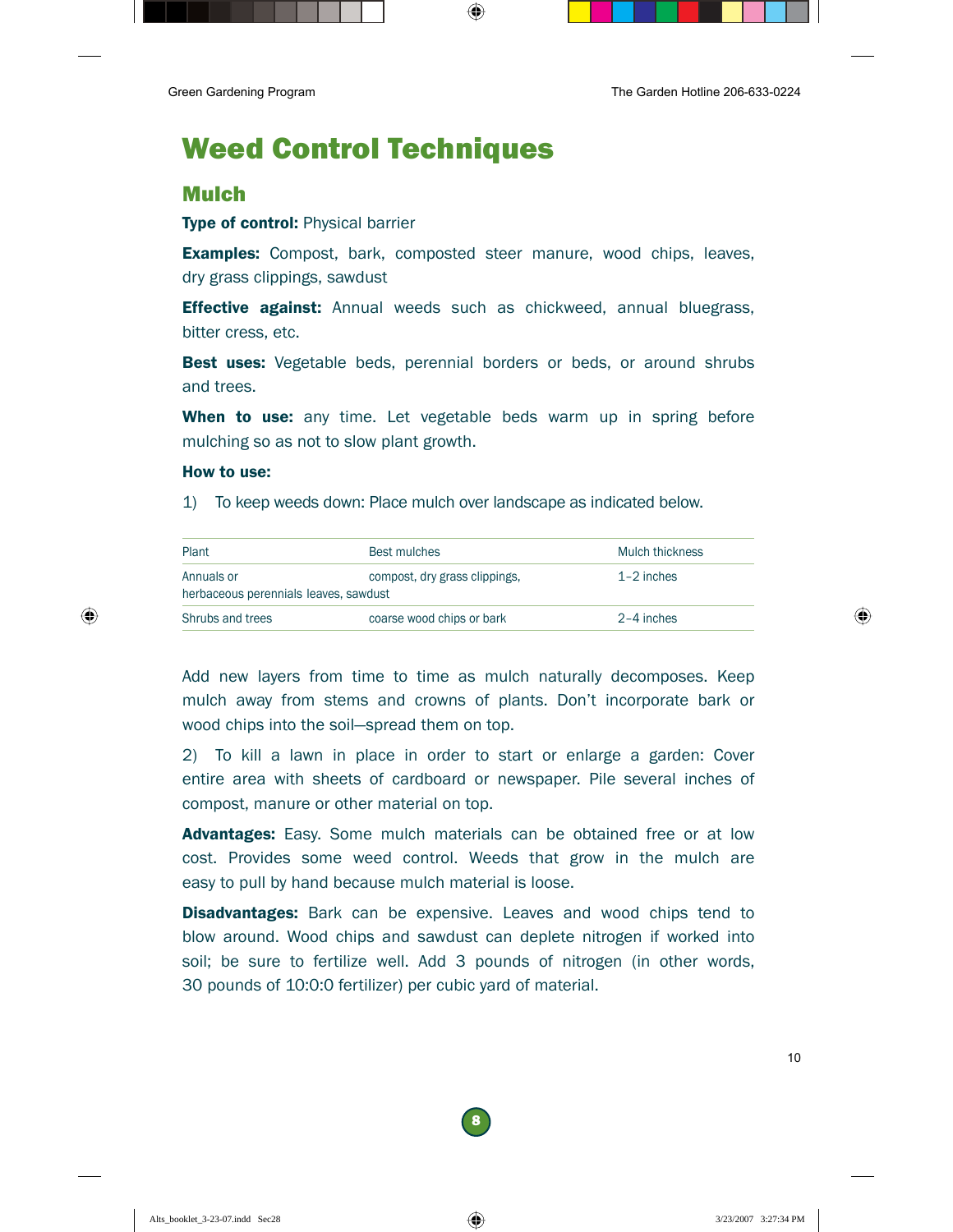### Recycled Weed Barriers

**Type of control: Physical barrier** 

**Examples:** Old carpeting, cardboard (appliance boxes are excellent), roofing paper

**Effective against:** Annual weeds and most perennial weeds.

**Best uses:** Excellent for weed suppression under gravel, stone, or wood chip paths. More effective than landscaping fabric for these uses.

When to use: Year round: barrier is semi-permanent.

How to use: For use under garden paths or driveways, place 2-3 overlapping layers of material as a base, then cover with paving material such as gravel or wood chips. Material remains in place until it eventually breaks downs.

**Advantages:** Low maintenance; once installed, barrier remains in place until it breaks down. Barrier lets some water and air penetrate. Does not prevent weeds entirely, but provides considerable control if installed properly. Good way to build paths using discarded materials in the landscape.

**Disadvantages:** Weed seeds can grow in material on top of barrier. Cannot till soil on top of barrier. Unattractive if not covered by mulch or paving material. Does not provide a firm, level surface for brick or paving stones. These should be laid on a 4" thick bed of sand, although the weed barrier can be placed under the sand.  $\sqrt{ }$ 

Old carpeting or cardboard make good weed barriers under gravel or wood chip paths.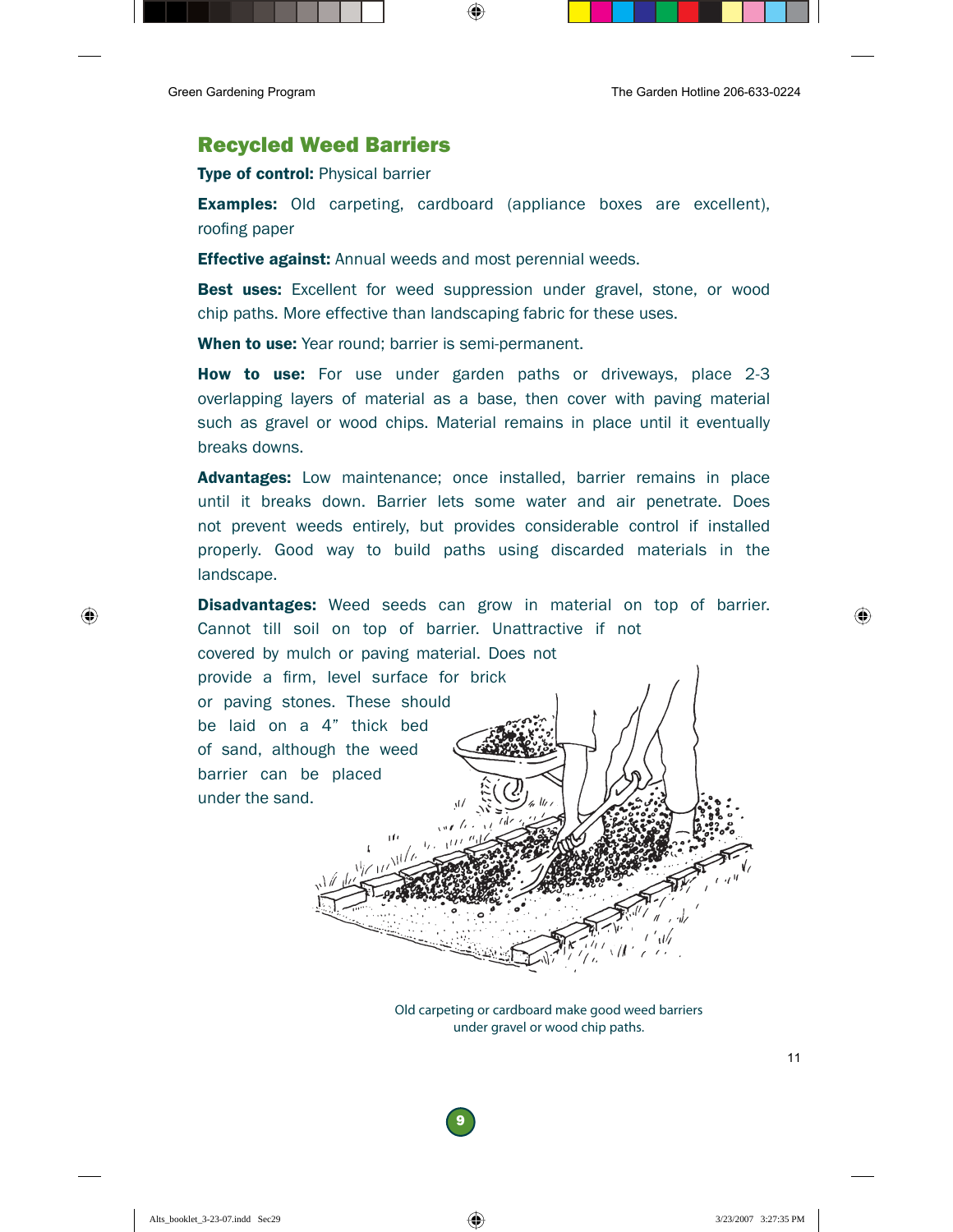# <span id="page-11-0"></span>Weeding Tools

### Dandelion Pullers

Type of control: Physical

Examples: Weed Popper, Weed Hound, Amish Ball Weeder, Diggit, D&D Weed Puller

**Effective against:** dandelions, plantain, poppies, and other weeds with long taproots.

Location: turfgrass, perennial beds, garden beds

**When to use:** Whenever weeds are present; easiest to use when ground is moist and most effective when weeds are small. Be sure to remove weeds before they set seed.

**How to use:** Instructions vary somewhat between models. For hand-operated types, insert blade into ground near weed to be removed. Press handle down carefully to pop weed out of the ground. Be careful not to break off root, as remaining pieces can resprout. For foot-operated models, insert blades or tines as directed, press down on foot-lever to remove weed, lift tool to clear. For weeds in lawn, irrigate first if soil is dry to loosen roots. If removal of weeds leaves bare spots in lawn, reseed immediately to prevent weed seeds from sprouting. Carry a small can of seeds mixed with soil, and sprinkle into the hole left by the weed puller.

Advantages: Easy to use, extremely effective, and completely nonchemical. Non-polluting, non-toxic, and no hazardous waste generated. Good exercise.

**Disadvantages:** Labor-intensive, especially for large areas or very dense weed populations.

### Special Purpose Weeders

**Type of control: Physical Examples:** Cape Cod Weeder, Yankee Weeder **Effective against:** Annual weeds in sidewalk cracks or crack between bricks. Crops: NA When to use: Whenever required. **How to use:** Insert blade into crack and pull towards you to cut weeds.

**Advantages:** Ideal shape for the job. More effective and easier to use than tools not specifically designed for this purpose.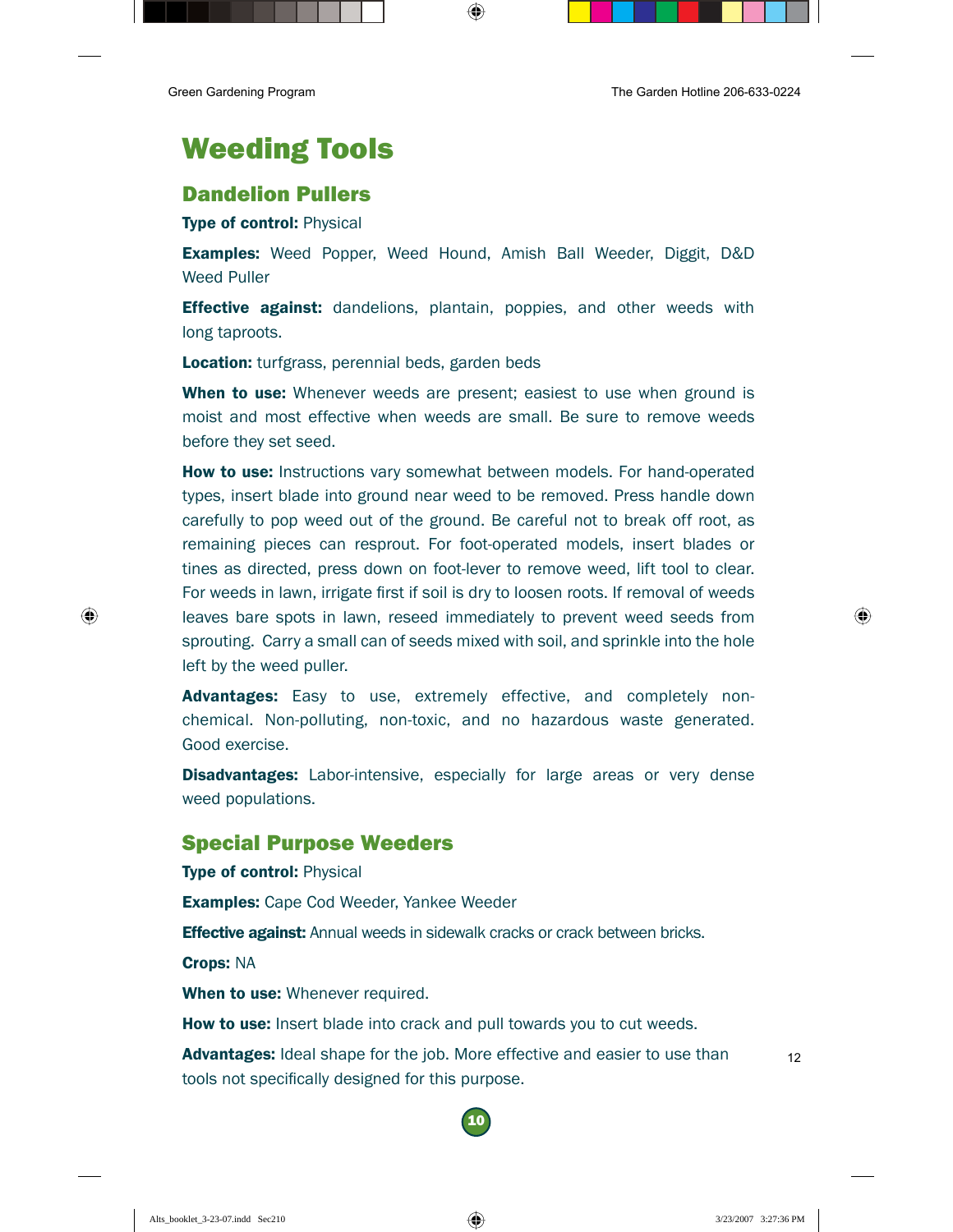### Weeding Hoes

#### **Type of control: Physical**

**Examples:** Oscillating Hoe, Scuffle Hoe, Stirrup Hoe, Hand Hoe, Collinear Hoe, Dutch Weeder, Action Hoe, Winged Weeder

**Effective against:** Larger annual weeds, temporary action on perennial weeds.

**Location:** Garden or perennial beds.

When to use: Whenever weeds are present. Repeated hoeing weakens plants by reducing food reserves in roots and will help control perennial weeds.

**How to use:** Directions vary for different models. Use so that blade moves back and forth under the soil surface to cut stems.

Advantages: Flat hoe blade operates under the soil surface to cut weed stems from roots. Horizontal motion requires less effort than traditional hoes. Does not chop invasive weeds into pieces that can sprout separately. Action less disturbing to soil surface than cultivators or traditional hoes, so that below-surface seeds are not brought up to sprout.

Disadvantages: Not useful for weeds in turf, gravel, or hardpan soil. Must be done repeatedly.

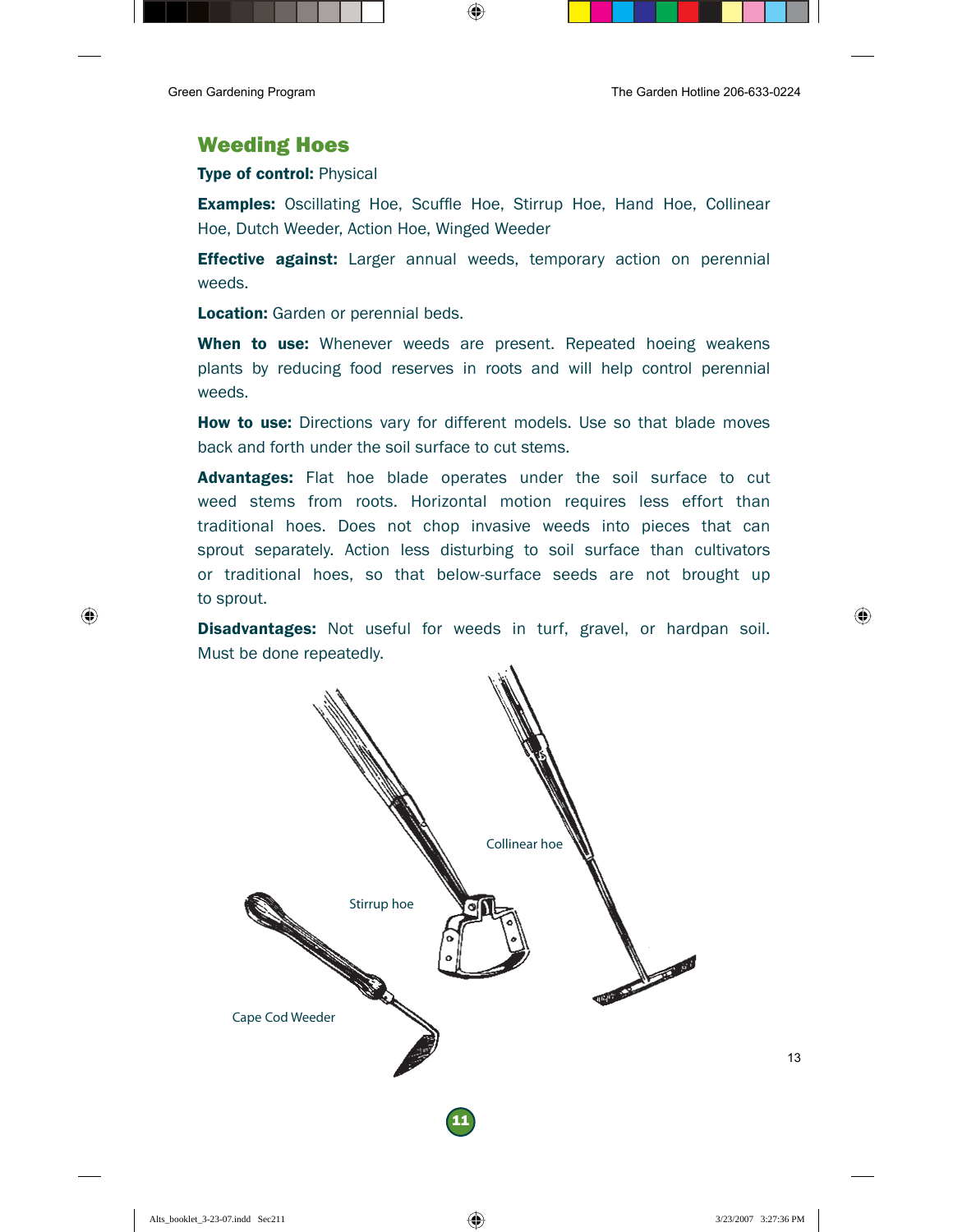### Cultivating Tools

#### Type of control: Physical

**Examples:** two tine, three tine and four tine cultivators (short and long handles), Precision Weeder, Heart Weeder (single tine)

**Effective against:** annual weeds in garden beds

Location: garden or perennial beds

**When to use:** Most effective when weeds are small and fragile, before they set seed.

**How to use:** Insert tines into soil and use scratching or hoeing motion to loosen soil and dislodge weeds. Pick up and remove weeds from garden soil after loosening, especially during rainy weather when the roots can begin to regrow.

Advantages: Dislodges most common, shallowly rooted annual weeds. Loosens and aerates soil at the same time. Gets gardener in touch with growth habits of both weeds and desirable plants.

**Disadvantages:** Not useful for most perennial weeds or weeds with long taproots. Not usable for weeds in turf or gravel. May expose buried weed seeds. Be sure to mulch after weeding.

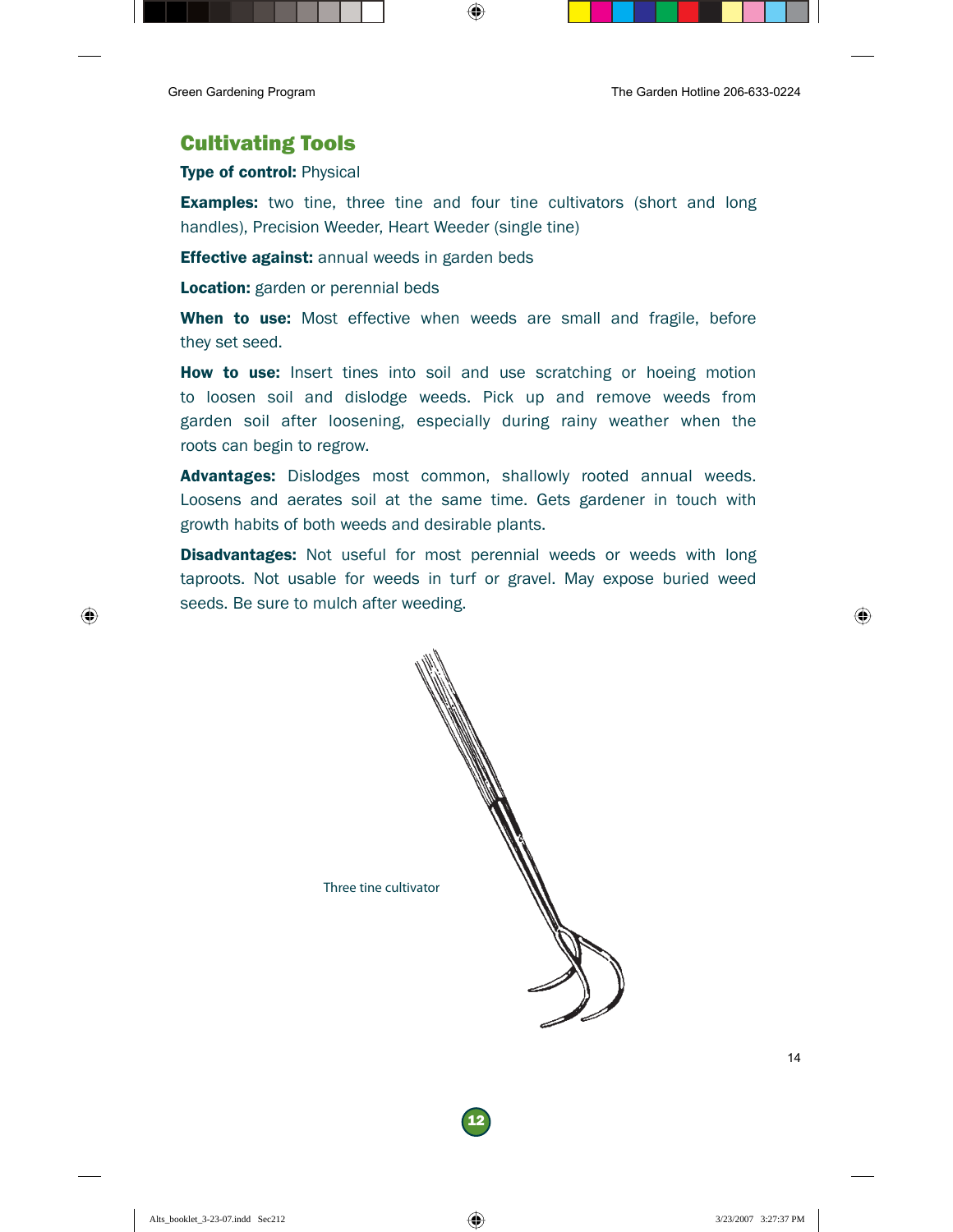### <span id="page-14-0"></span>Flame Weeders

**Type of control:** Physical control (propane torch)

Examples: Weed Dragon™, Weed Wizard™, generic products widely available at hardware stores

**Effective against:** annual weeds, especially in gravel, paving cracks, or between pavers

Crops: Not generally used on or around desirable plantings, such as shrubs, because of potential for fire damage.

When to use: Flame weeders are best used when weeds are small, and certainly before they set seed. Never use flame when weeds or nearby plants are dry and may catch fire.

**How to use:** Move the flame back and forth, searing weeds but not burning them. Do not use on bark mulch, plastic, or near flammable debris or dry plants. Keep flame well away from your feet, hands, or clothing, and move backwards as you work to avoid walking over hot surface. Keep a fire extinguisher or water supply handy.

Advantages: Ouick and effective way to kill annual weeds or control some perennials. Excellent in gravel areas or pavement cracks. Avoids use of chemicals.

**Disadvantages:** Requires initial equipment purchase, typically from about \$50. Single treatment does not kill most perennial weeds. Fire and burn hazard.

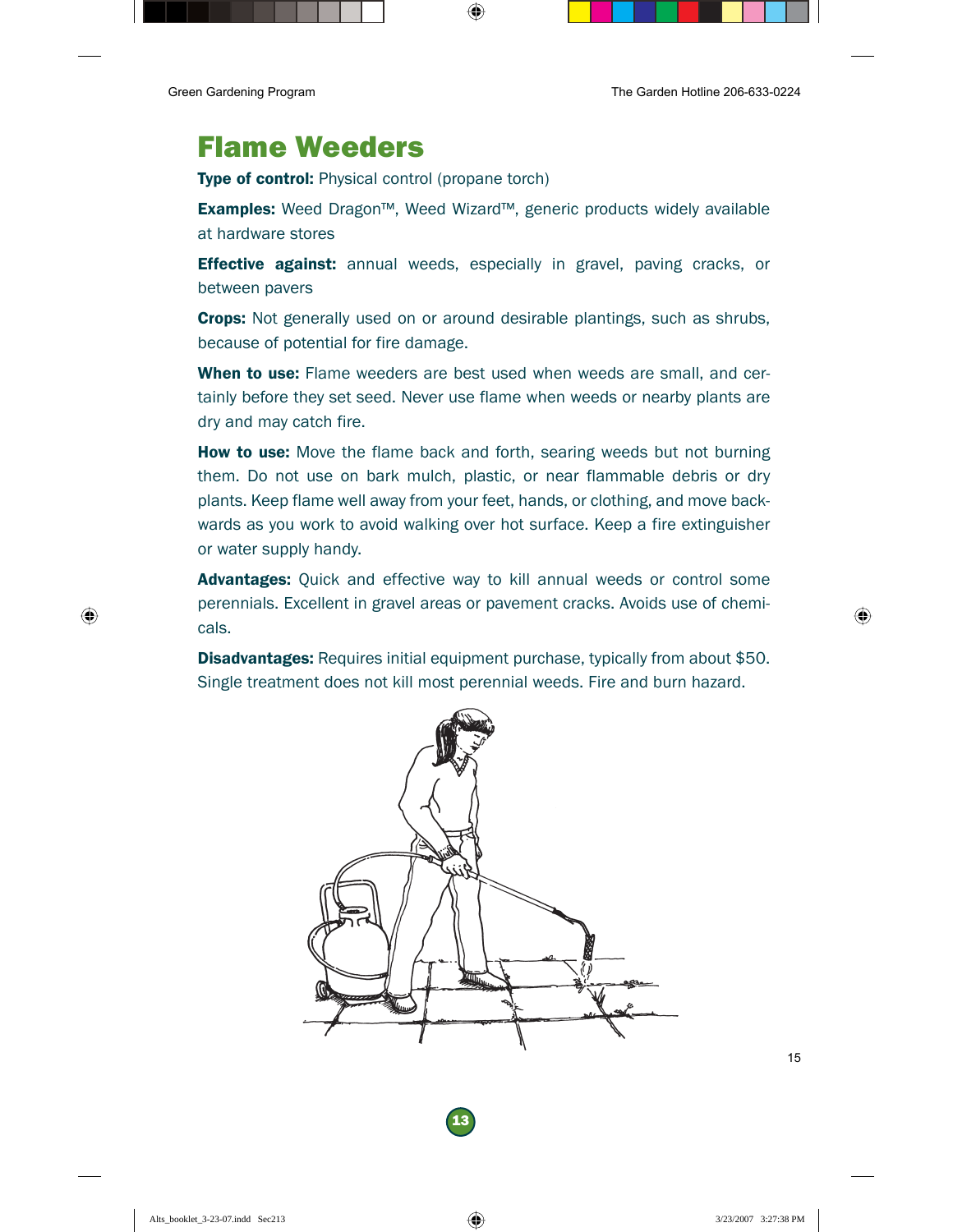### <span id="page-15-0"></span>Bacillus thuringiensis kurstaki (B.t.k.) Type of control: Biological

Examples: Dipel™, Bonide™, Thuricide™, Safer™ Caterpillar Killer, B.t.

**Effective against:** Tent caterpillars, gypsy moths, cabbage loopers, tomato hornworms, and other leaf-eating caterpillars.

Crops: Trees, shrubs, tomatoes, and other vegetables.

When to use: Use B.t.k. only if pests cannot be removed by physical means such as pruning or hand removal. It is essential to treat when larvae are young and feeding, but before too much damage has occurred. At this stage some larvae will be seen outside the tent. (Once caterpillars begin to pupate, they stop eating and it is too late to spray.) Applications may be repeated at 3 to 14 day intervals as needed.

**How to use:** Read the label before using and take all specified precautions when applying. Check to see that this material is registered for your crop or plant. B.t. is a stomach poison, not a contact poison, so the caterpillars must eat it. Spray infested plants to provide a thorough coverage of foliage. It may take several days for the caterpillars to die. Be sure that the product is fresh when purchased—the bacteria become inactive as the product ages or if exposed to extreme temperatures. Do not save mixed spray; use entire mixture.

Advantages: Selective to caterpillars. Relatively non-toxic to humans, pets, birds, and beneficial insects (except caterpillars).

**Disadvantages:** Toxic to caterpillars that become beautiful butterflies. Timing of spray is critical (see above). Some species may develop resistance if over-used. Some people may experience allergic reaction or skin irritation from contact with the material.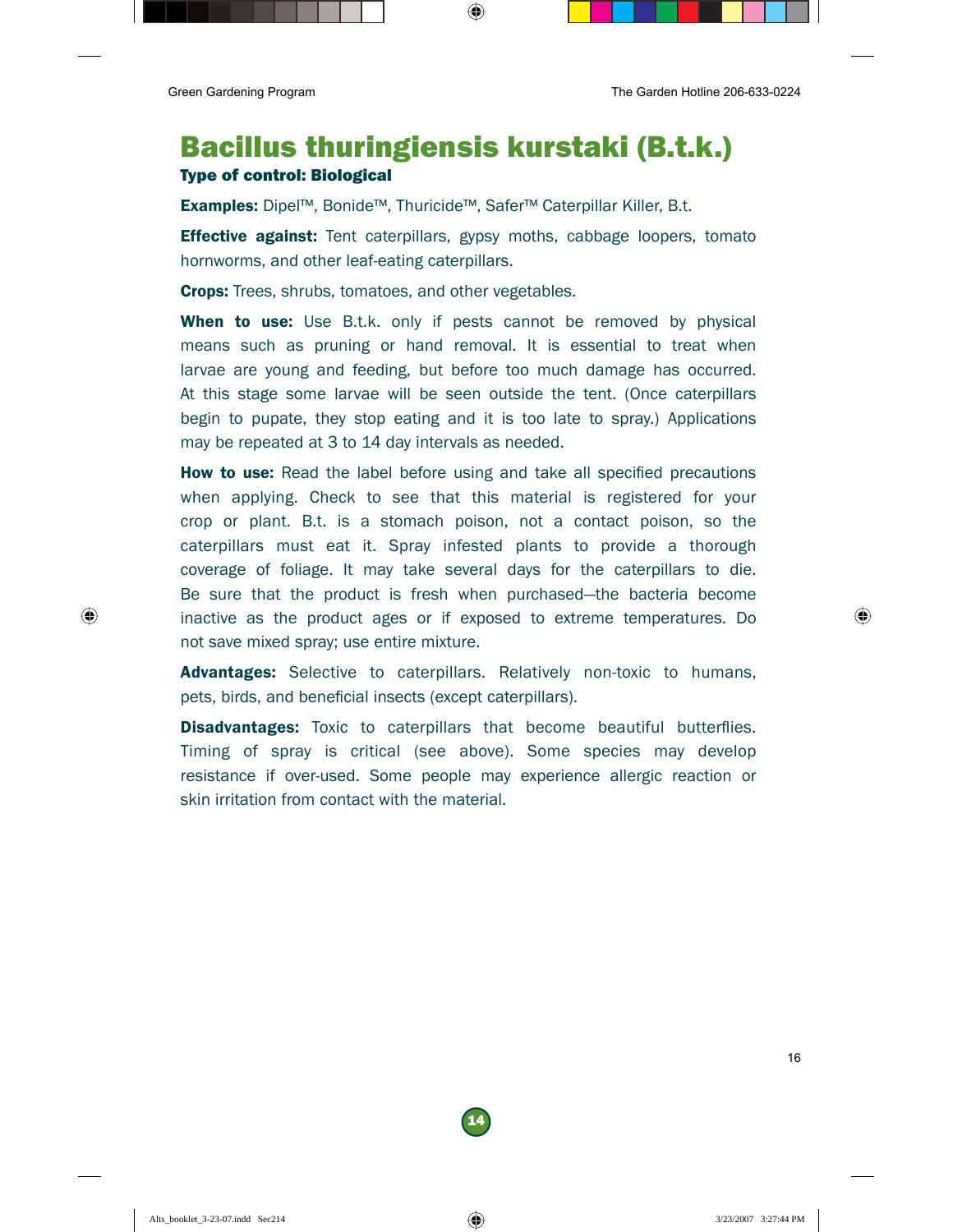### <span id="page-16-0"></span>Bacillus thuringiensis israeliensis (B.t.i.)

#### Type of control: Biological

Examples: Mosquito Dunks™ and Mosquito Bits™ are the only B.t.i. products registered for homeowner use in Washington state.

#### **Effective against:** Mosquito larvae

**Crops:** Not used on crops. Applied to standing water in containers and small ponds.

**When to use:** Use when larvae are expected to be present. In Western Washington, where winters are warm and wet, can use at any time.

How to use: Eliminate unnecessary breeding sites wherever possible. Change water in bird baths weekly. Use B.t.i. when draining of water is not practical. Apply to surface of water. Do not exceed labeled application rate. Can be used whole or broken into portions and applied to containerized standing water found near the home such as unused swimming pools, rain barrels, roof gutters, tree holes, and very small ponds. To prevent them from being washed away, the dunks can be anchored using a string tied through the center hole, or they can be staked in place. Do not apply to drinking water sources or to lakes or other large water bodies.

Advantages: Highly effective against mosquito larvae. Low toxicity to humans, fish, birds, and other non-target organisms. Easy to use.

**Disadvantages:** May be toxic to some species of aquatic invertebrates. May not be legal for consumer use in some states; check with local pesticide regulation agency if unsure. Effective for only about 30 days before reapplication.

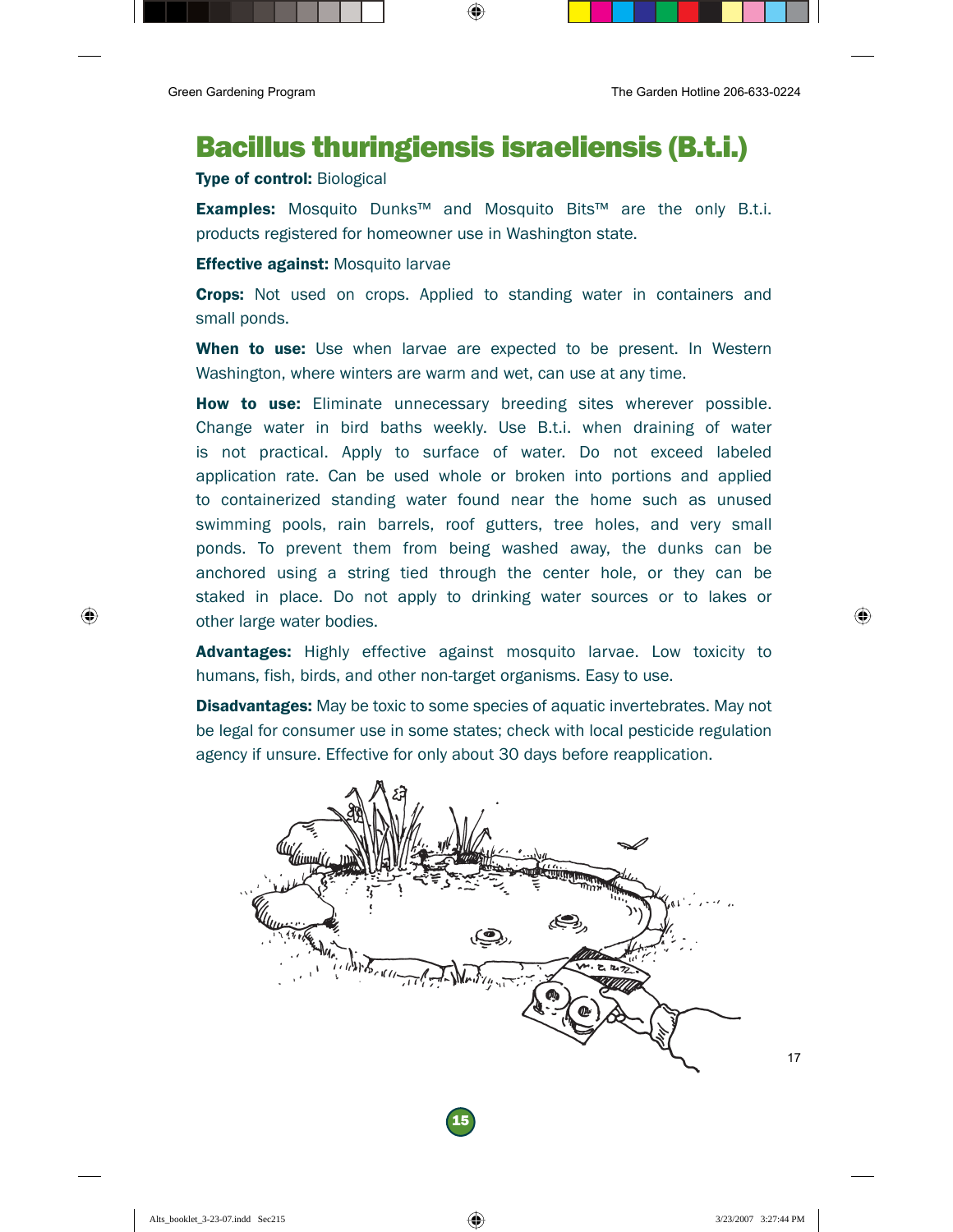### <span id="page-17-0"></span>Beneficial Insects

Type of control: Biological

**Examples:** Lacewings, ladybugs, trichogramma wasps

**Effective against:** Aphids primarily, but also other pests

**Crops:** Any plants that are heavily damaged by aphid infestations

When to use: Beneficial insects can be purchased for release in the home landscape. Releases should be timed as directed by supplier. Some will ship only at the best time for your area. A better approach is to attract beneficial insects to the garden naturally by planting a variety of plants, including those with umbrella-shaped flower heads, such as parsley, dill, fennel, and carrot. Let some of these plants flower. This avoids the need to purchase predators year after year.

**How to use:** Lacewings are the best all-purpose predator. First, be sure that no insecticides have been used recently on the plant; if systemics have been used, wait one year. Lacewings should be released in three successive intervals, about 5 to 7 days apart. For prevention, use 1,000 eggs per 900 sq. ft. For control of moderate aphid populations, use 1,000 eggs per 200 sq ft. or about 500 per large tree. Most effective if released after the first larvae have begun to hatch out.

Ladybugs tend to fly away when released. They will stay only if prey if plentiful. Release adults in the evening after watering down the area. One pint covers about 5,000 sq. ft.

Advantages: Natural control mechanism. No toxic chemicals. Fun! Encourages creation of a garden ecosystem.

**Disadvantages:** Insects may not remain in your yard. Lacewings are better than ladybugs in this respect. Lacewings available for purchase are not native to this region and are not hardy through freezing weather. Need to reapply in the following season.

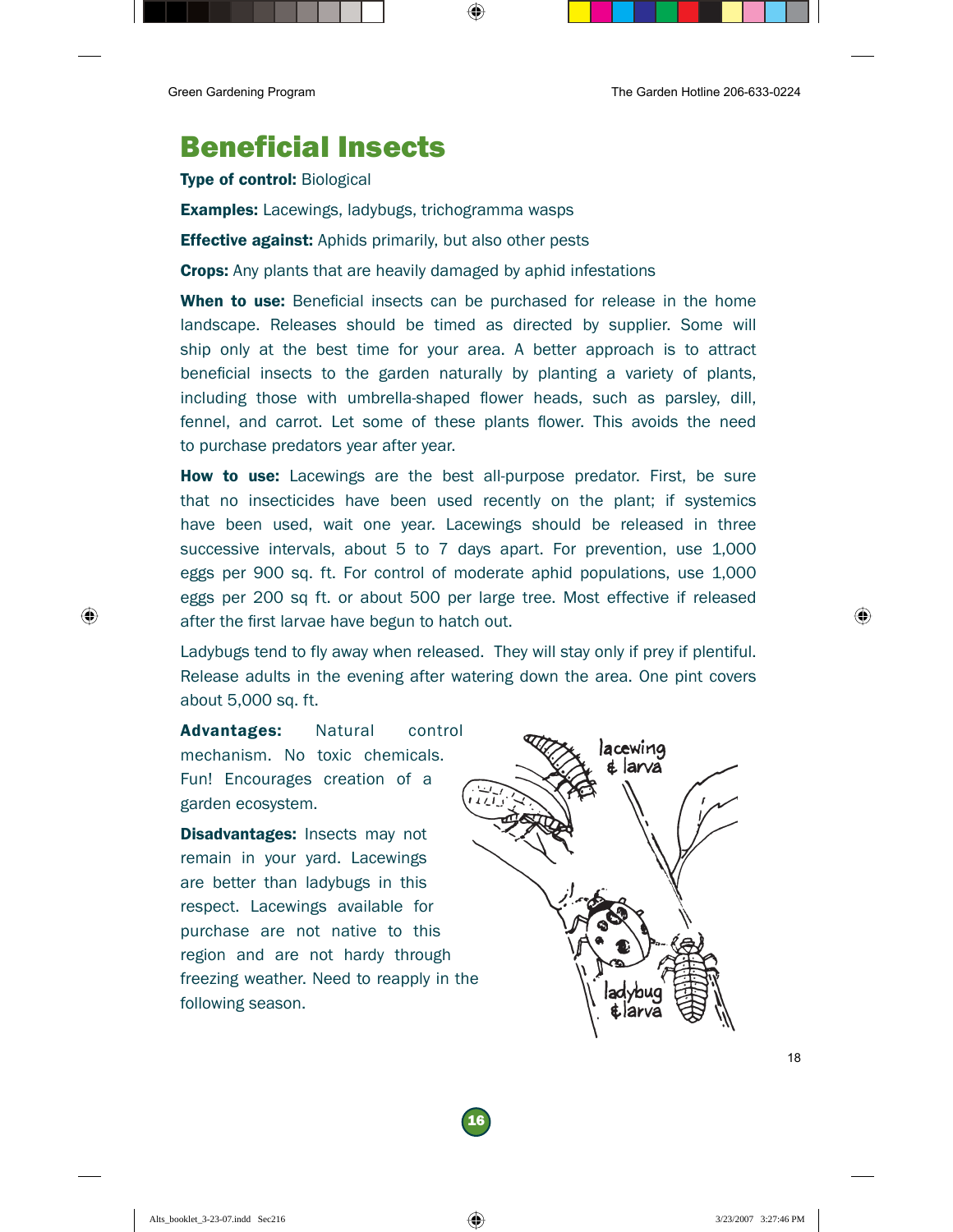### <span id="page-18-0"></span>Beneficial Nematodes

Type of control: Biological

Examples: Scanmask™, Biovector™, Nemesis™, Orcon™

**Effective against:** Cranefly larvae (leatherjackets), flea larvae, root weevils

Crops: Turfgrass (cranefly, flea larvae), rhododendrons (root weevils)

When to use: Nematodes (specifically Steinernema carpocapsae) should be applied during the late spring to fall months when larval pests are present and soil temperatures are warm enough (at least 55˚ F). For craneflies, monitor first in early April by removing several one foot square areas of sod, tearing them apart, and counting the number of grubs. If more than 25 grubs per square foot are found, you can use nematodes if soil temperature is high enough. For flea larvae, apply to lawn areas in summer if flea populations require it and indoor flea controls are not sufficient. A second application may be needed after 6 weeks to 2 months. For root weevils, apply in spring after soil temperatures warm. A second application is suggested in late summer of fall.

**How to use:** Purchase nematodes fresh; consider buying directly from the manufacturer. Use them as soon as possible after receiving them. Store in a refrigerator if you can't use them right away, but do not allow them to freeze. Read and follow label directions carefully. Most formulations must be mixed with water and applied using a sprayer or watering can. Do not apply until soil temperatures reach required temperatures. Apply them in the early morning or evening to give them the best chance of survival. Water them into the soil after application, and keep moist throughout the six weeks nematodes are active in the soil. Nematodes will die if there is either too much or too little water.

Advantages: Non-chemical control is non-toxic to humans, pets, or beneficial insects. Effective against a number of serious pests that live in the soil.

**Disadvantages:** Cool soil temperatures prevent early application in spring for cranefly. For summer flea control, lawn must be kept watered, and fleas must also be controlled on pets and in indoor areas with other methods. Product is fairly expensive and difficult to use properly. Effectiveness not as high as chemical controls but is adequate to reduce damage below levels that threaten plants.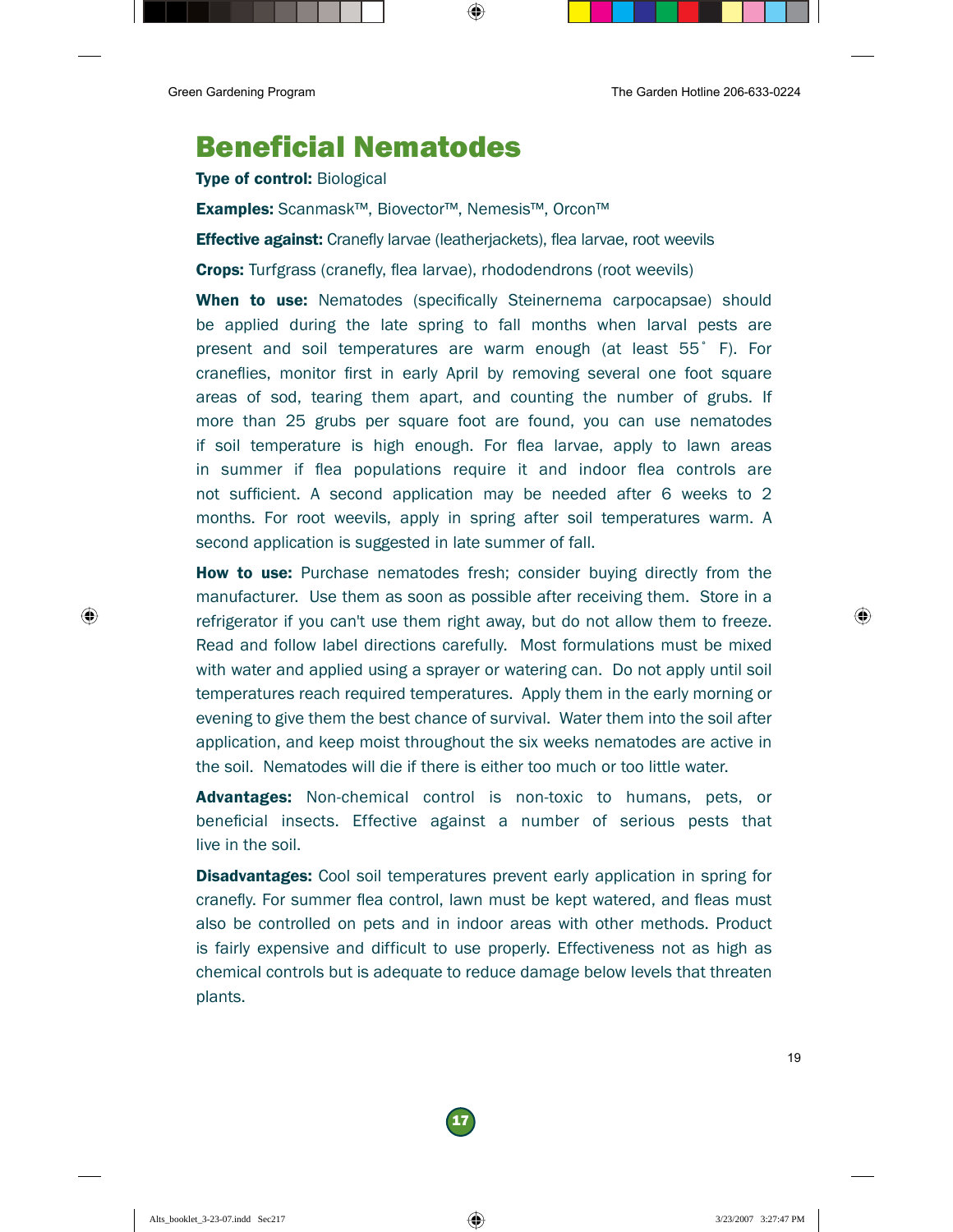### <span id="page-19-0"></span>Corn Gluten Weed Killers

Type of control: Chemical, pre-emergence herbicide

Examples: Wow™, Wow Plus™, Walt's Organic Weed Stopper Plus™, Concern™

**Effective against:** Prevents most broadleaf weed seeds from sprouting

Crops: Turfgrass only

When to use: Product is most effective if watered in immediately and then allowed to dry out for two weeks. In the Pacific Northwest, landscapers have had success with the product when used in August and early September. Effect is gradual and becomes more pronounced over several seasons. Do not apply on newly seeded lawns as it will inhibit grass seed germination.

**How to use:** Read and follow label directions for application methods and amounts. Can be used in spreaders. Water in thoroughly after application. Since corn gluten releases nitrogen on breakdown, consider reducing nitrogen levels of fall fertilization. Some product manufacturers offer companion fertilizers that provide a complementary nutrient balance.

Advantages: Non-toxic and natural product is exempt from EPA pesticide registration. Provides some nutrients in addition to weed control.

**Disadvantages:** Effect is gradual. Does not kill existing weeds. Timing of application is important to success. May be less effective if prolonged rainy period occurs after application.

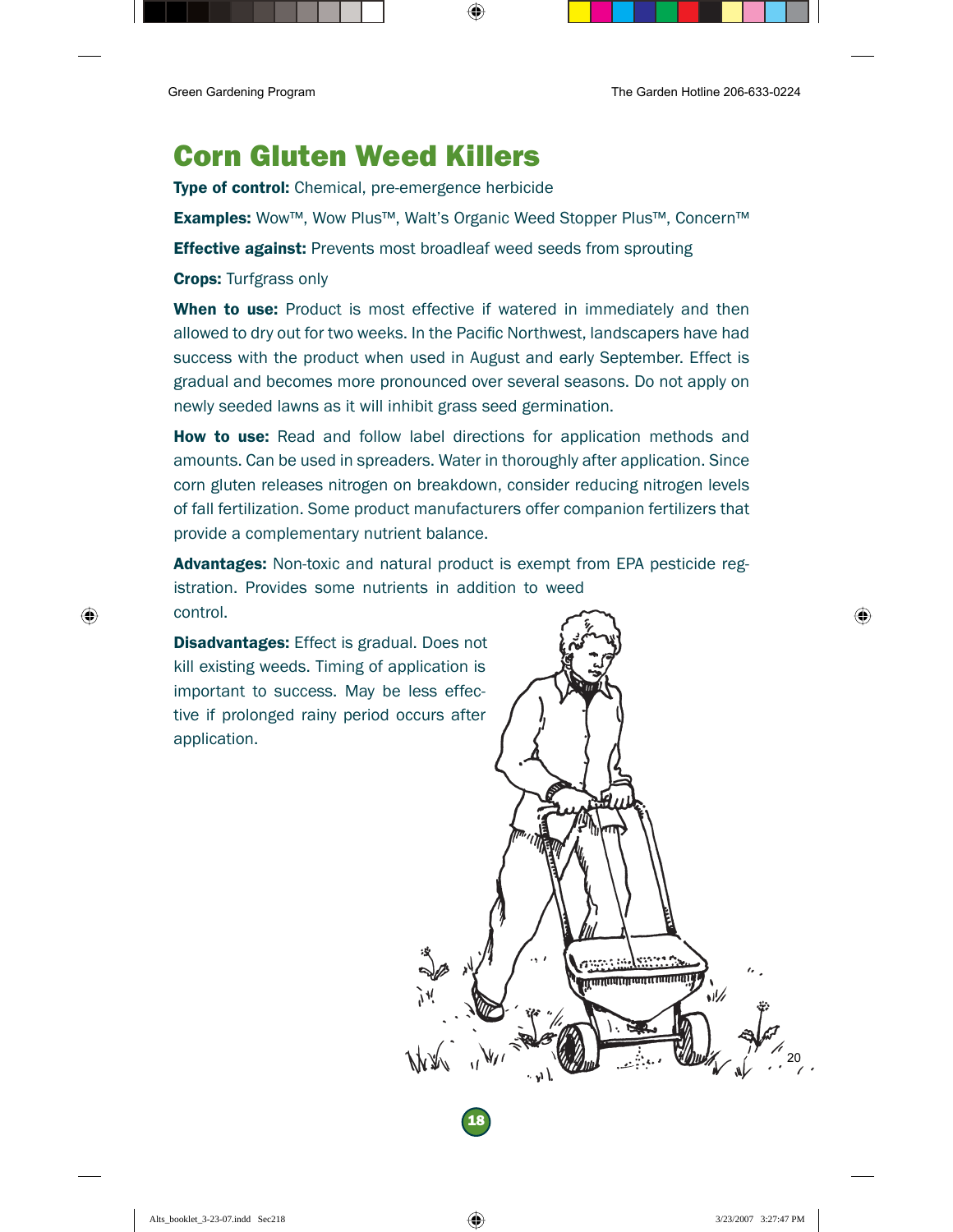$\prime\,$   $^{\prime}$ 

### <span id="page-20-0"></span>Acid-Based Weed Killers

Type of control: Chemical, non-selective

Examples: Nature's Glory™, BurnOut™, Herbisafe™, Blackberry & Brush Block™

**Effective against:** Annual weeds, provides some control of grasses and perennial weeds

**Crops:** Can be used with care in planting beds. Best on gravel, pavement.

When to use: Most effective when weeds are small. Most effective in warm weather, and especially in direct sun.

**How to use:** Do not exceed labeled application rate. Thoroughly wet leaf surface with spray. Grasses and perennial weeds may need repeat treatments for best control.

Advantages: Low toxicity, rapid biodegradation. Convenient for weeds in gravel areas and in pavement cracks.

**Disadvantages:** Concentrates may be corrosive (cause burns on contact with skin or eyes). Accidental overspray can damage desirable plantings. Not very effective on tough perennial weeds.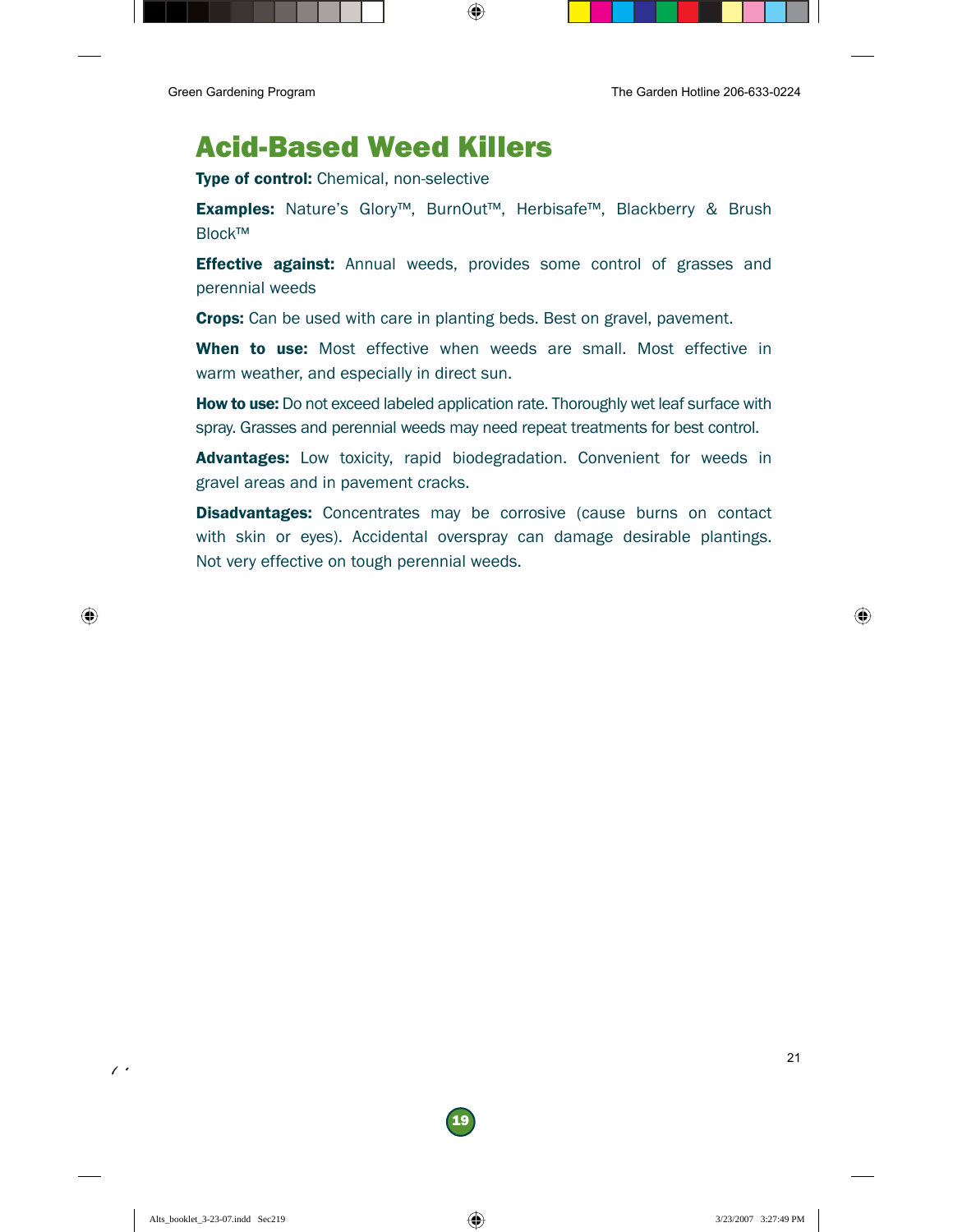### <span id="page-21-0"></span>Insecticidal Soap

#### Type of control: Chemical

Examples: Safer™ Insecticidal Soap, Concern Insect Killer Soap, Schultz Garden Safe<sup>™</sup> Insecticidal Soap, Organica<sup>™</sup>, Bon-Neem™

**Effective against:** Soft-bodied insects such as aphids, mealybugs, whiteflies, mites

**Crops:** Foliage plants, flowers, shrubs, trees, vegetables, fruits, and nuts

When to use: First try washing pest off with a stream of water. Apply when insect damage becomes unacceptable and pests are present.

**How to use:** Read the label and mix as directed. Spray carefully to wet insects thoroughly. Product acts by directly contacting exterior of insects, so you must be sure to wet all insects. Repeat if needed. May damage some sensitive plants, especially when sprayed in direct sunlight. Read label for list of sensitive plants and test on a small area before treating a large portion of plant. Be very careful not to let any soap get into lakes, streams, or other water systems.

Advantages: Relatively non-toxic, biodegradable-contains

a combination of soap, alcohol, and water. Not broadly toxic to beneficial insects.

**Disadvantages:** You may have to apply often to control aphids, perhaps as often as every five days. Toxic to fish and other aquatic species. Spraying may damage some sensitive plants.



Be sure to wet insects thoroughly with the spray. Don't forget under the leaves!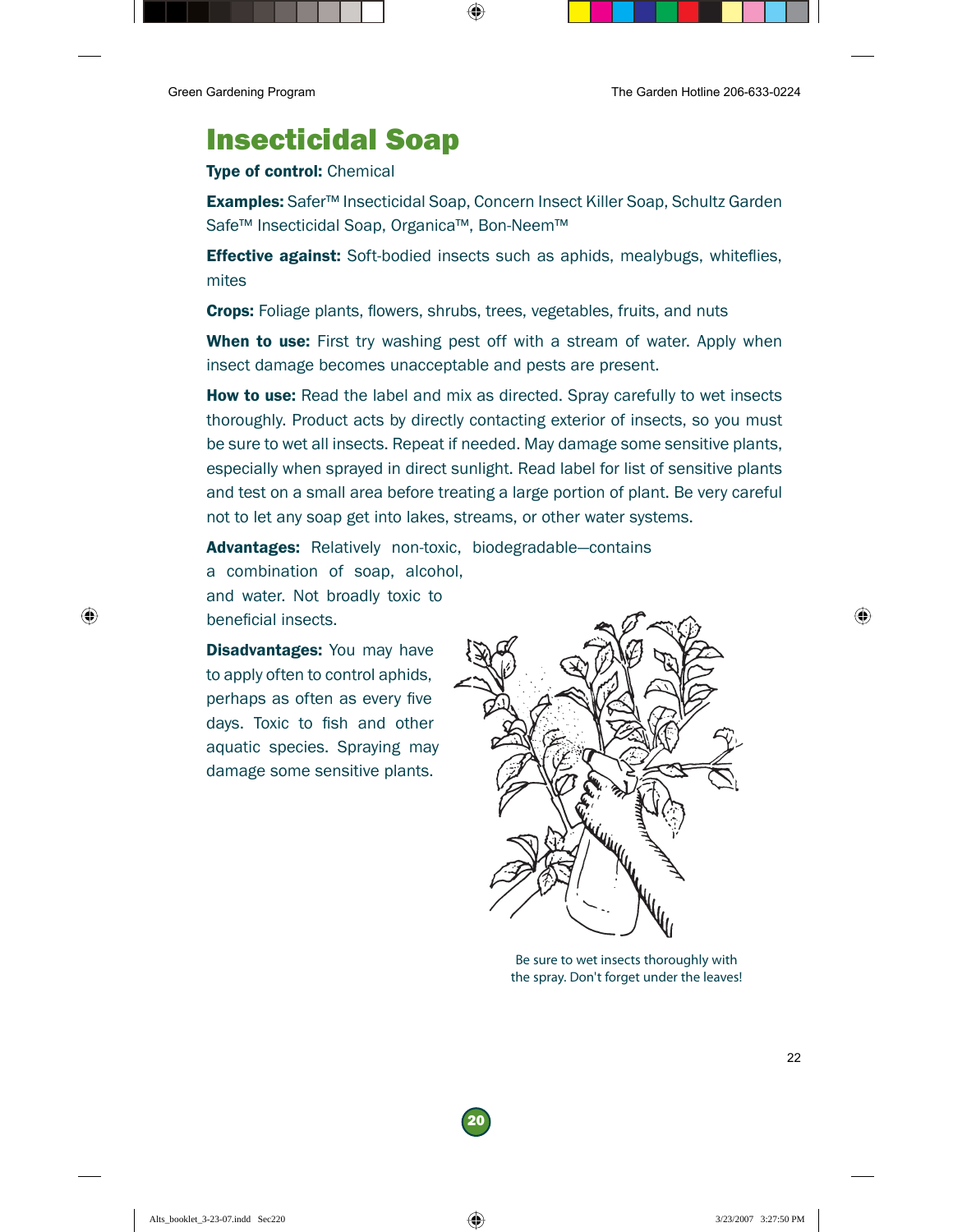### <span id="page-22-0"></span>Iron Phosphate Slug Baits

Type of control: Chemical (bait)

Examples: Sluggo™, Escar-go™, Worry Free™, Schultz Garden Safe™ Slug and Snail Bait

**Effective against:** Slugs, snails

Crops: A wide variety of plants, especially vegetables (corn, lettuce, beans), ornamentals (hostas, astilbe, emerging bulbs) and ripe strawberries.

When to use: Use if hand removal, beer traps, and copper barrier (see page 5) are insufficient. Bait may be used at any time of year that slugs are present. Plants are most at risk when they are young, so spring is a good time to use. Fall is also a good time because you will kill many slugs before they lay eggs.

**How to use:** Read and follow label directions. Spread granules on ground near plants experiencing damage. Try to make a barrier between the susceptible plants and any obvious slug habitat. It will help if you reduce slug habitat by cutting tall grass and removing dense groundcovers that harbor slugs. Slugs like to feed after rain showers, so that is a good time to bait.

Advantages: Less toxic than metaldehyde baits and apparently less attractive to dogs. Reported to be nearly as effective as metaldehyde baits.

**Disadvantages:** Somewhat more expensive than metaldehyde baits. Will need to be reapplied in rainy weather. May not be effective in bait stations.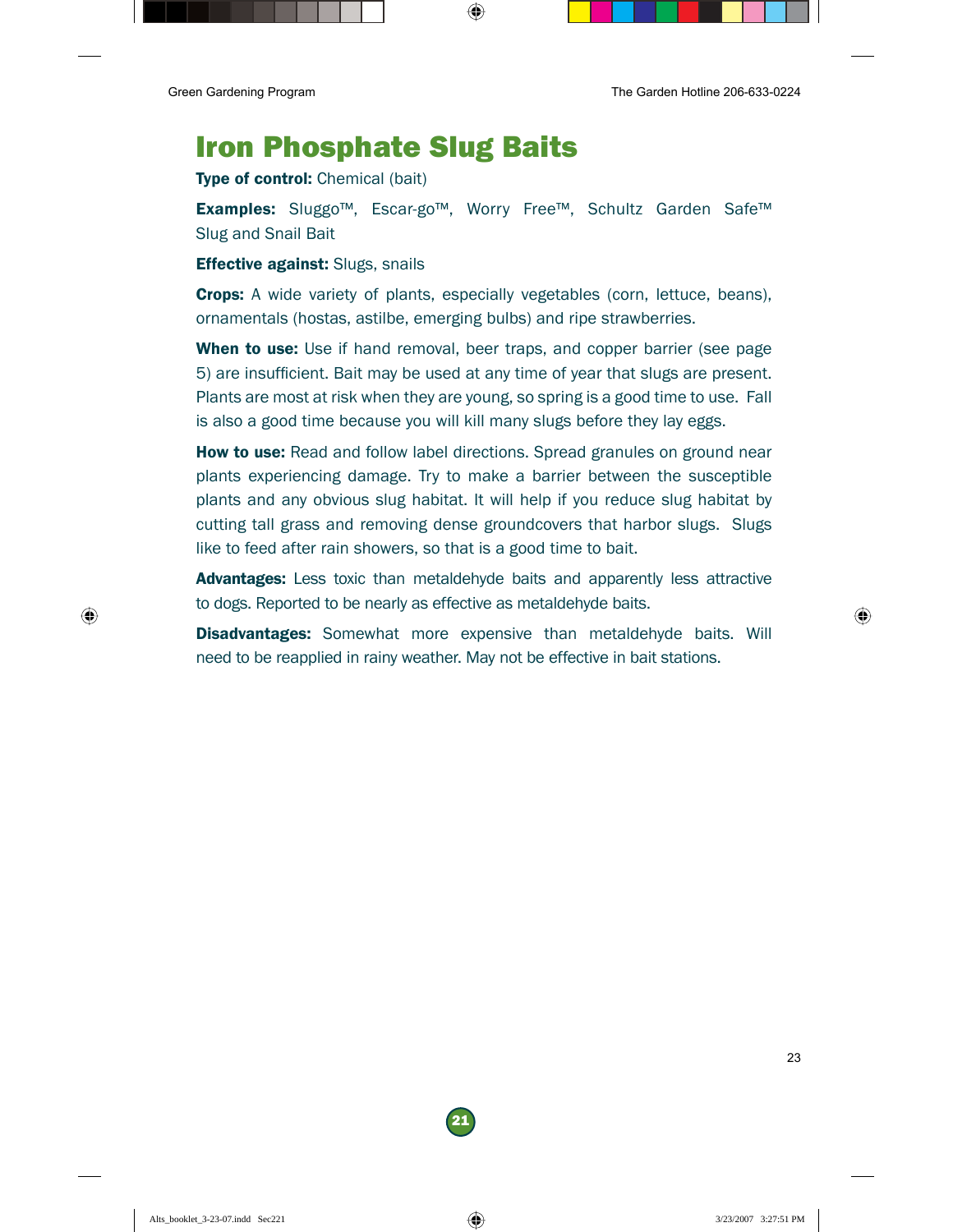### <span id="page-23-0"></span>Potassium Bicarbonate

Type of control: Chemical

Examples: Bonide Remedy™, Kaligreen™, or First Step™

**Effective against:** Powdery mildew—may also help control black spot

**Crops:** Roses and other susceptible flowers

When to use: For roses, begin applications right after pruning. Repeat once a week if needed. For other plants, apply when mildew is visible. On some annual plants, such as peas, squash, and annual flowers, mildew develops but is not a threat to the plant because it occurs late in the season. Destroy, do not compost, affected leaves when plant is ready to be removed.

**How to use:** Follow label directions. Mix as directed and spray on leaves to prevent disease. Most effective if applied before symptoms appear because action is primarily protective. Fungal diseases should also be prevented by removing and destroying affected leaves that fall to the ground and by watering at the base rather than overhead. Prune plants to increase air circulation. On roses, remove leaves that form within about a foot of the ground, where splashing rain spreads disease. Consider planting disease-resistant varieties.

Advantages: Low toxicity. Most effective on powdery mildew, especially if treated early.

**Disadvantages:** Less effective on other fungal diseases.

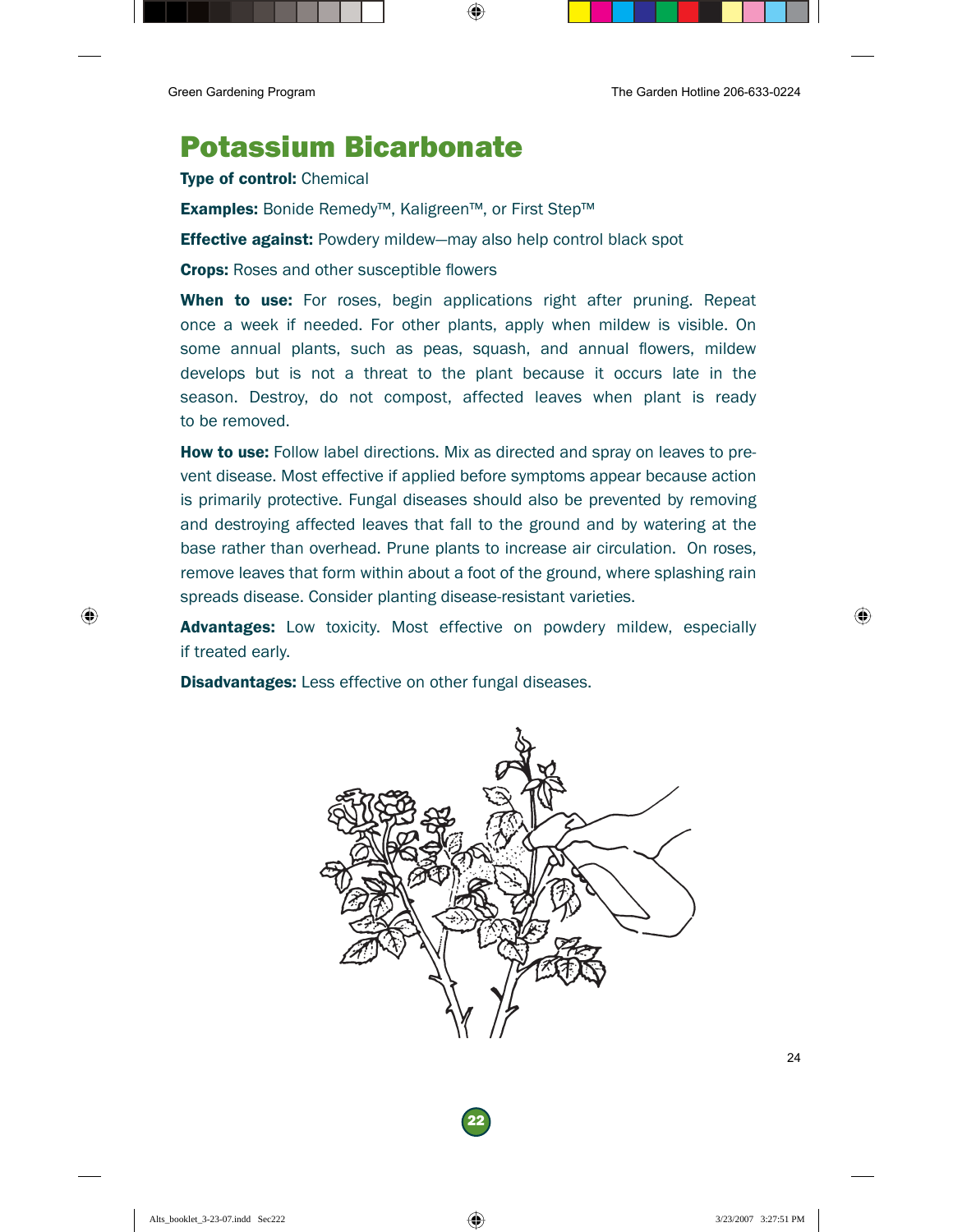# <span id="page-24-0"></span>Neem Oil

#### Type of control: Chemical

Examples: Green Light Rose Defense™, Green Light Fruit, Nut and Vegetable Spray™, Trilogy™, Concern™, Safer™, Garden Safe™, and Shield All II™

**Effective against:** Black spot, powdery mildew, rust, leaf spot, botrytis, scab, and other fungal diseases

Crops: Check the label. Rose Defense is labeled for roses. Fruit, Nut and Vegetable Spray is essentially the same product but labeled for a much wider variety of plants. NeemGuard is labeled for indoor or outdoor ornamental plants but not for food crops.

**When to use:** If plants have shown disease in previous years, apply in spring as new growth appears. Keep new growth covered as it opens by applying at 1–2 week intervals. Stop treatment if bees are present. Will not stop disease of affected foliage already showing black spots. However, many plants can go for years with some mildew or black spot and still do well. To reduce the need for fungicides, plant roses where they get plenty of sun--at least six hours a day- and good air circulation. Choose disease-resistant species or cultivars. Remove leaves from lower 1–2 feet of stem. Prune out any diseased leaves, stems, or flowers. Rake and destroy any diseased leaves from ground around plants.

**How to use:** Apply as directed on the label. Because the product has such high oil content (90%), shake well before using and agitate the spray equipment while using. Ready-to-use product must be at room temperature to pour. Do not apply in full sun. Do not apply while plants are blooming because bees may be killed.

**Advantages:** Low toxicity for a fungicide, although still considered a skin and eye irritant. Based on a naturally occurring plant oil.

**Disadvantages:** Toxic to bees exposed to direct treatment, though much less toxic than many other pesticides. Some products are not registered for use on food crops (see "Crops" above).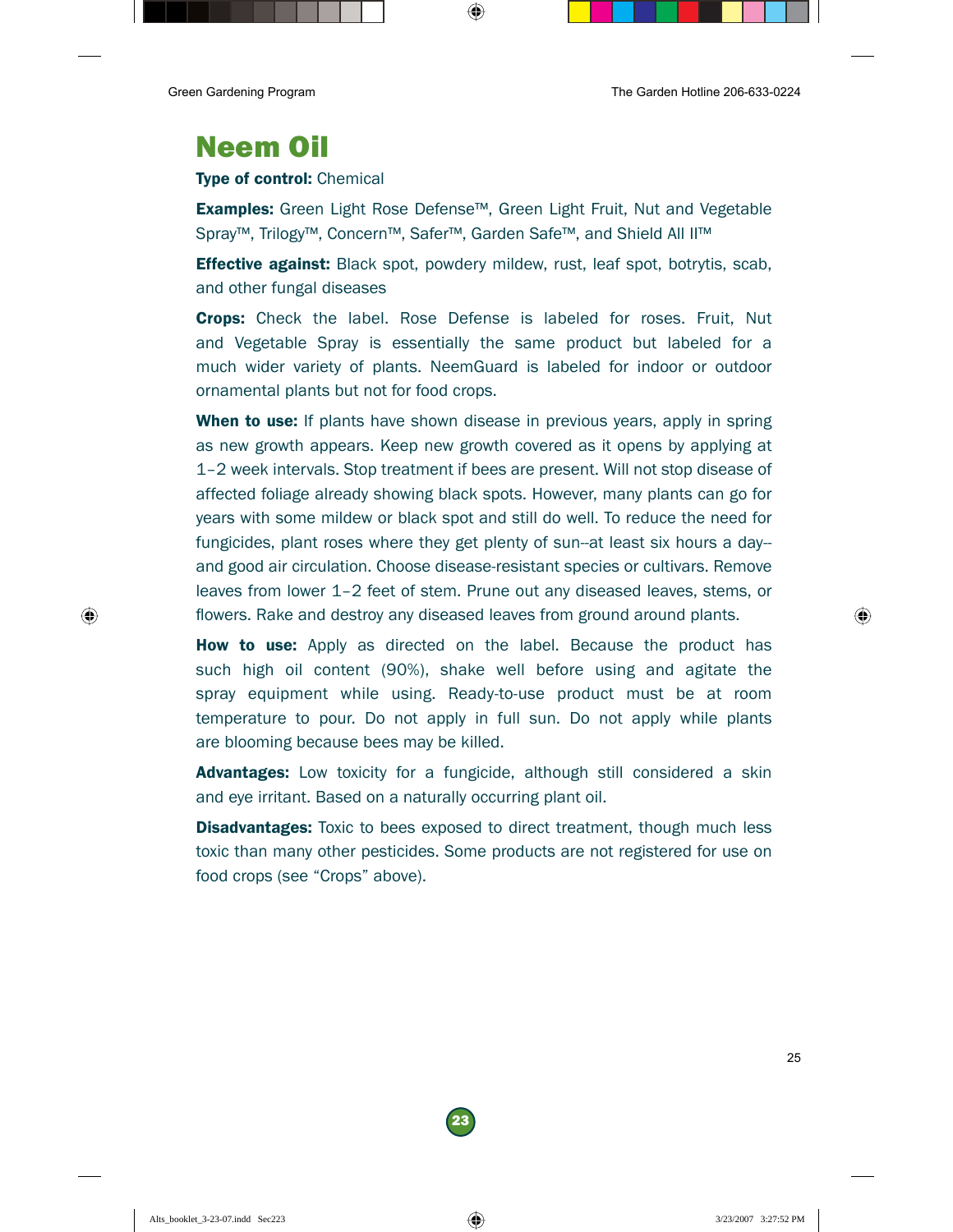# <span id="page-25-0"></span>Sulfur

#### Type of control: Chemical

Examples: Safer™ Garden Fungicide, Cooke Sulfur Dust, Green Light™, Dusting Sulfur, Lilly Miller™, Multi-Purpose Fungicide, Bowide™ Suflur Plant Fungicide

**Effective against:** Powdery mildew, black spot, rust, scab, damping-off virus

Crops: Flowers, foliage plants, ornamentals, and some food crops (peas, beans, grapes, strawberries)

**When to use:** Apply to affected plants at the first sign of symptoms, to prevent spread of disease to unaffected areas and new growth. Mildew is reduced by growing plants in sunny locations with good air circulation and by reducing water contact on leaf surfaces.

**How to use:** Some products are pre-mixed and ready to use. Wettable sulfur must be mixed as directed before application. Always read label directions completely before using. Apply to leaf surface, top and bottom.

Advantages: Less toxic than most fungicides. Natural origin.

**Disadvantages:** Can cause eye irritation. Works as a preventative only, so repeat applications are necessary every 7 to 14 days, especially in rainy times. Cucurbits (such as cucumbers, squashes, and melons) and roses may be damaged by sulfur, so test on a small area first. Can cause fruit drop once fruit has appeared on apple trees.

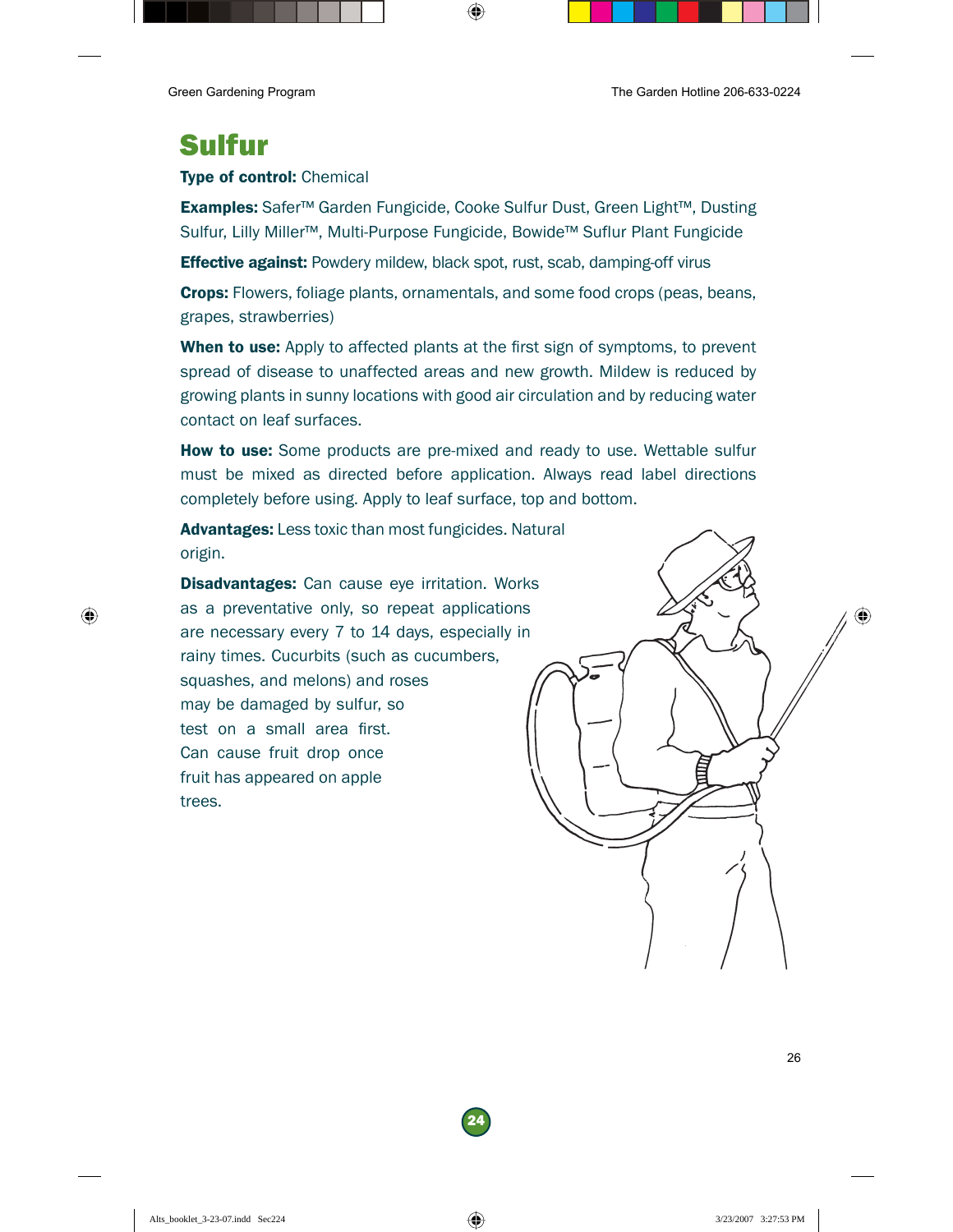## <span id="page-26-0"></span>Horticultural Oil

#### Type of control: Chemical

Examples: "Superior" oil, "dormant" oil, SunSpray™ Ultra-Fine Horticultural Spray Oil, Ortho Horticultural Spray Oil, Bonide™ All-Season Horticultural Spray Oil, Oil-Away™, Supreme Insecticidal Spray, Green Light™ Bioganic™

**Effective against:** Many types of insects and mites, including aphids, scale, mealybugs, spider mites; can also be effective against scab

Crops: Ornamentals plants, fruit trees

When to use: Most effective when applied as dormant or delayed dormant spray during fall or winter when trees are leafless and insects, insect eggs, and mites cling to the bark. Some summer uses; especially on pear trees. Trees susceptible to scab may need a preventative spray before the buds open. Consult an expert for advice.

**How to use:** Read the label. Dilute as directed (usually about 25:1 or 50:1) and spray to wet surface of plant. Wear gloves and goggles, and avoid breathing



spray mist. Keep away from water; avoid runoff.

Advantages: Relatively low toxicity to humans (unless accidentally swallowed), biodegradable.

**Disadvantages:** May cause skin and eye irritation. Undiluted material can cause serious illness if accidentally swallowed. Toxic to fish. Combustible. Will smother all insects it is sprayed on, including non-pest species; use only where pests are present and causing significant damage. May be toxic to foliage if used when plant is in leaf.

When applying any pesticide by spraying, wear a long-sleeved shirt, long pants, gloves, hat, and eye protection.